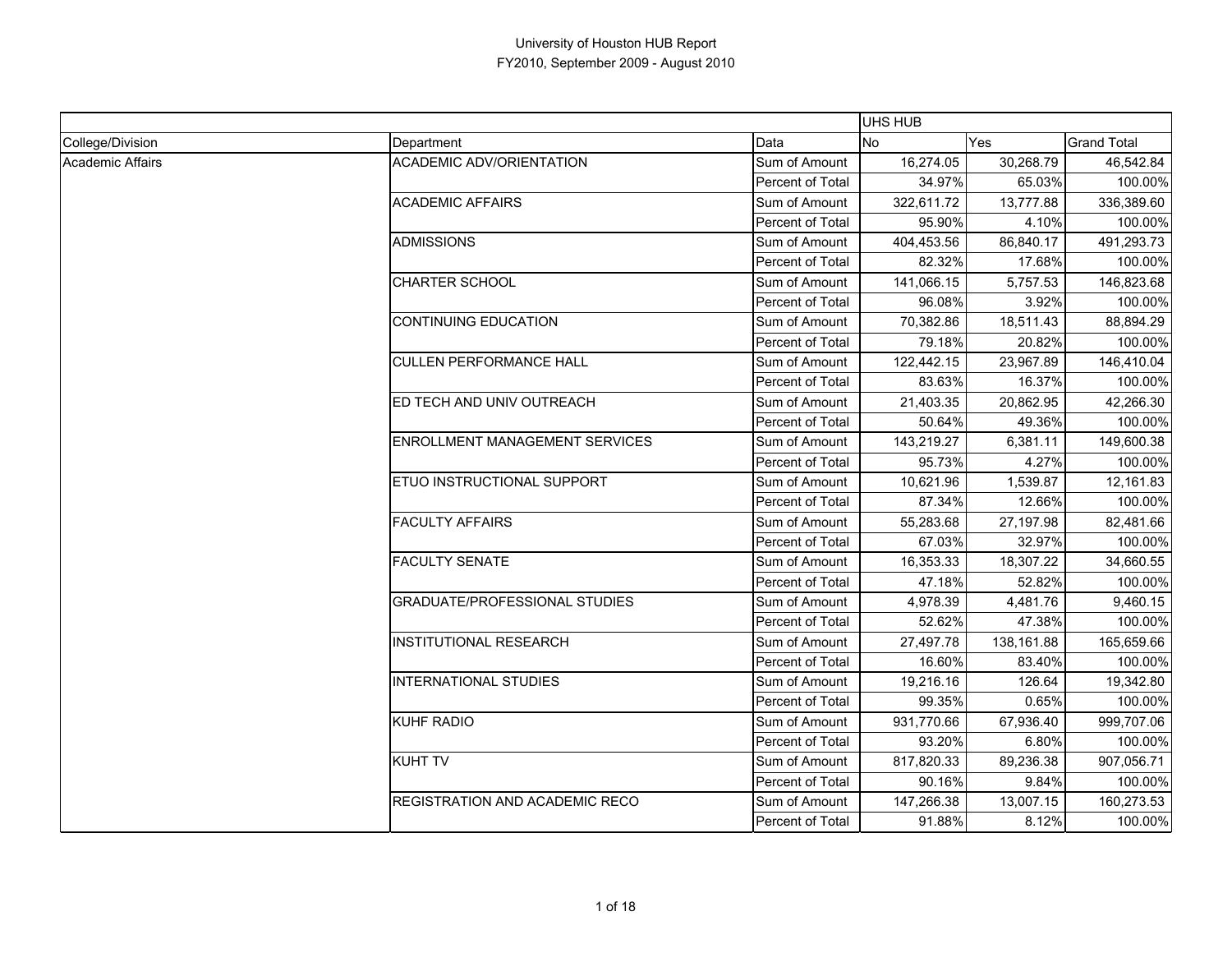|                                   |                                         |                  | <b>UHS HUB</b> |               |                    |
|-----------------------------------|-----------------------------------------|------------------|----------------|---------------|--------------------|
| College/Division                  | Department                              | Data             | No.            | Yes           | <b>Grand Total</b> |
| <b>Academic Affairs</b>           | REGISTRATION AND ACADEMIC RECO-OLD      | Sum of Amount    | 169.16         |               | 169.16             |
|                                   |                                         | Percent of Total | 100.00%        | $0.00\%$      | 100.00%            |
|                                   | <b>SCHOLARSHIPS AND FINANCIAL AID</b>   | Sum of Amount    | 294,970.50     | 15,857.51     | 310,828.01         |
|                                   |                                         | Percent of Total | 94.90%         | 5.10%         | 100.00%            |
|                                   | UH WELCOME CENTER                       | Sum of Amount    | 62,219.18      | 278,521.36    | 340,740.54         |
|                                   |                                         | Percent of Total | 18.26%         | 81.74%        | 100.00%            |
|                                   | UNDERGRADUATE STUDIES                   | Sum of Amount    | 25,320.40      | 3,300.91      | 28,621.31          |
|                                   |                                         | Percent of Total | 88.47%         | 11.53%        | 100.00%            |
| Academic Affairs Sum of Amount    |                                         |                  | 3,655,341.02   | 864,042.81    | 4,519,383.83       |
| Academic Affairs Percent of Total |                                         |                  | 80.88%         | 19.12%        | 100.00%            |
| Administration and Finance        | <b>ADMIN - FINANCIAL SVCS</b>           | Sum of Amount    | 132,000.00     |               | 132,000.00         |
|                                   |                                         | Percent of Total | 100.00%        | 0.00%         | 100.00%            |
|                                   | <b>ADMINISTRATION &amp; FINANCE</b>     | Sum of Amount    | 91,301.88      | 10,104.58     | 101,406.46         |
|                                   |                                         | Percent of Total | 90.04%         | 9.96%         | 100.00%            |
|                                   | <b>AUXILIARY SERVICES OPERATIONS</b>    | Sum of Amount    | 513,653.28     | 57,350.23     | 571,003.51         |
|                                   |                                         | Percent of Total | 89.96%         | 10.04%        | 100.00%            |
|                                   | <b>BUDGET</b>                           | Sum of Amount    | 9,700.53       | 1,600.00      | 11,300.53          |
|                                   |                                         | Percent of Total | 85.84%         | 14.16%        | 100.00%            |
|                                   | <b>BUSINESS SERVICES</b>                | Sum of Amount    | 66,613.62      | 1,926.70      | 68,540.32          |
|                                   |                                         | Percent of Total | 97.19%         | 2.81%         | 100.00%            |
|                                   | <b>BUSINESS SERVICES OPERATIONS</b>     | Sum of Amount    | 25,293.94      | 8,729.72      | 34,023.66          |
|                                   |                                         | Percent of Total | 74.34%         | 25.66%        | 100.00%            |
|                                   | <b>COMPUTING &amp; TELECOM SERVICES</b> | Sum of Amount    | 683.88         | 29,843.05     | 30,526.93          |
|                                   |                                         | Percent of Total | 2.24%          | 97.76%        | 100.00%            |
|                                   | <b>ENTERPRISE SYSTEMS</b>               | Sum of Amount    | 4,533,597.77   | 1,818,387.50  | 6,351,985.27       |
|                                   |                                         | Percent of Total | 71.37%         | 28.63%        | 100.00%            |
|                                   | ENVIRONMENTAL HEALTH RISK MGMT          | Sum of Amount    | 141,267.27     | 5,970.53      | 147,237.80         |
|                                   |                                         | Percent of Total | 95.94%         | 4.06%         | 100.00%            |
|                                   | <b>FACILITIES</b>                       | Sum of Amount    | 974.01         | 610.65        | 1,584.66           |
|                                   |                                         | Percent of Total | 61.46%         | 38.54%        | 100.00%            |
|                                   | <b>FACILITIES &amp; PLANNING</b>        | Sum of Amount    | 65,726,341.33  | 30,272,757.65 | 95,999,098.98      |
|                                   |                                         | Percent of Total | 68.47%         | 31.53%        | 100.00%            |
|                                   | <b>FACILITIES MAINTENANCE ADMIN</b>     | Sum of Amount    | 6,111.53       | 28,110.55     | 34,222.08          |
|                                   |                                         | Percent of Total | 17.86%         | 82.14%        | 100.00%            |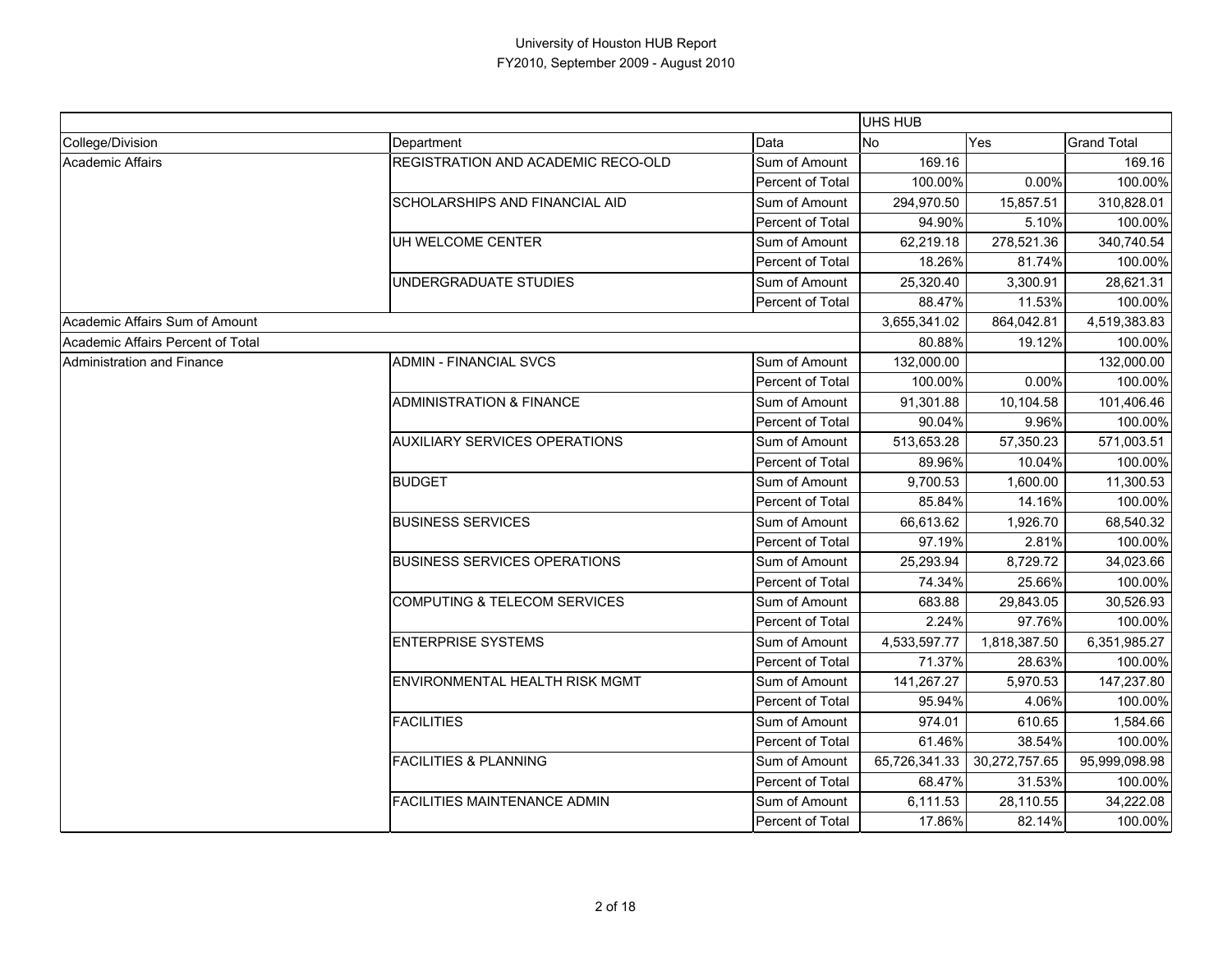|                            |                                            |                         | UHS HUB      |            |                    |
|----------------------------|--------------------------------------------|-------------------------|--------------|------------|--------------------|
| College/Division           | Department                                 | Data                    | No           | <b>Yes</b> | <b>Grand Total</b> |
| Administration and Finance | <b>FINANCE</b>                             | Sum of Amount           | 173,878.86   | 54,060.74  | 227,939.60         |
|                            |                                            | Percent of Total        | 76.28%       | 23.72%     | 100.00%            |
|                            | <b>FINANCE &amp; OPERATIONS</b>            | Sum of Amount           | 1,217.66     | 7,209.00   | 8,426.66           |
|                            |                                            | Percent of Total        | 14.45%       | 85.55%     | 100.00%            |
|                            | <b>FINANCIAL REPORTING</b>                 | Sum of Amount           | 4,920.18     | 967.61     | 5,887.79           |
|                            |                                            | Percent of Total        | 83.57%       | 16.43%     | 100.00%            |
|                            | HIGH PERFORMANCE COMPUTING AND NETWORKS    | Sum of Amount           | 134,529.33   | 53,293.52  | 187,822.85         |
|                            |                                            | Percent of Total        | 71.63%       | 28.37%     | 100.00%            |
|                            | <b>HUMAN RESOURCES</b>                     | Sum of Amount           | 57,981.14    | 21,486.40  | 79,467.54          |
|                            |                                            | Percent of Total        | 72.96%       | 27.04%     | 100.00%            |
|                            | <b>INFORMATION TECHNOLOGY</b>              | Sum of Amount           | 187,249.06   | 69,551.09  | 256,800.15         |
|                            |                                            | Percent of Total        | 72.92%       | 27.08%     | 100.00%            |
|                            | <b>INST - ADMINISTRATION &amp; FINANCE</b> | Sum of Amount           | 73,227.52    | 3,500.00   | 76,727.52          |
|                            |                                            | Percent of Total        | 95.44%       | 4.56%      | 100.00%            |
|                            | <b>INST - BUSINESS SERVICES</b>            | Sum of Amount           | 4,726,452.40 | 40,700.75  | 4,767,153.15       |
|                            |                                            | Percent of Total        | 99.15%       | 0.85%      | 100.00%            |
|                            | <b>INST - FINANCE</b>                      | Sum of Amount           | 37,874.00    |            | 37,874.00          |
|                            |                                            | <b>Percent of Total</b> | 100.00%      | 0.00%      | 100.00%            |
|                            | <b>INST - FINANCIAL ACCOUNTING</b>         | Sum of Amount           | 7,053.21     | 10,798.48  | 17,851.69          |
|                            |                                            | <b>Percent of Total</b> | 39.51%       | 60.49%     | 100.00%            |
|                            | <b>INST - FINANCIAL REPORTING</b>          | Sum of Amount           | 100.00       |            | 100.00             |
|                            |                                            | Percent of Total        | 100.00%      | 0.00%      | 100.00%            |
|                            | <b>IT SECURITY</b>                         | Sum of Amount           | 159,755.80   | 27,312.25  | 187,068.05         |
|                            |                                            | Percent of Total        | 85.40%       | 14.60%     | 100.00%            |
|                            | ONE CARD PROGRAM                           | Sum of Amount           | 172,459.68   | 2,980.52   | 175,440.20         |
|                            |                                            | Percent of Total        | 98.30%       | 1.70%      | 100.00%            |
|                            | PARKING & TRANSPORTATION OPERATIONS        | Sum of Amount           | 2,539,698.64 | 59,909.99  | 2,599,608.63       |
|                            |                                            | Percent of Total        | 97.70%       | 2.30%      | 100.00%            |
|                            | PHY PLANT-ADMINISTRATION                   | Sum of Amount           | 934,533.34   | 777,951.64 | 1,712,484.98       |
|                            |                                            | Percent of Total        | 54.57%       | 45.43%     | 100.00%            |
|                            | PHY PLANT-AUTOMOTIVE                       | Sum of Amount           | 126,684.06   | 39,357.77  | 166,041.83         |
|                            |                                            | Percent of Total        | 76.30%       | 23.70%     | 100.00%            |
|                            | PHY PLANT-BLDG MAINT                       | Sum of Amount           | 508,671.74   | 206,630.73 | 715,302.47         |
|                            |                                            | Percent of Total        | 71.11%       | 28.89%     | 100.00%            |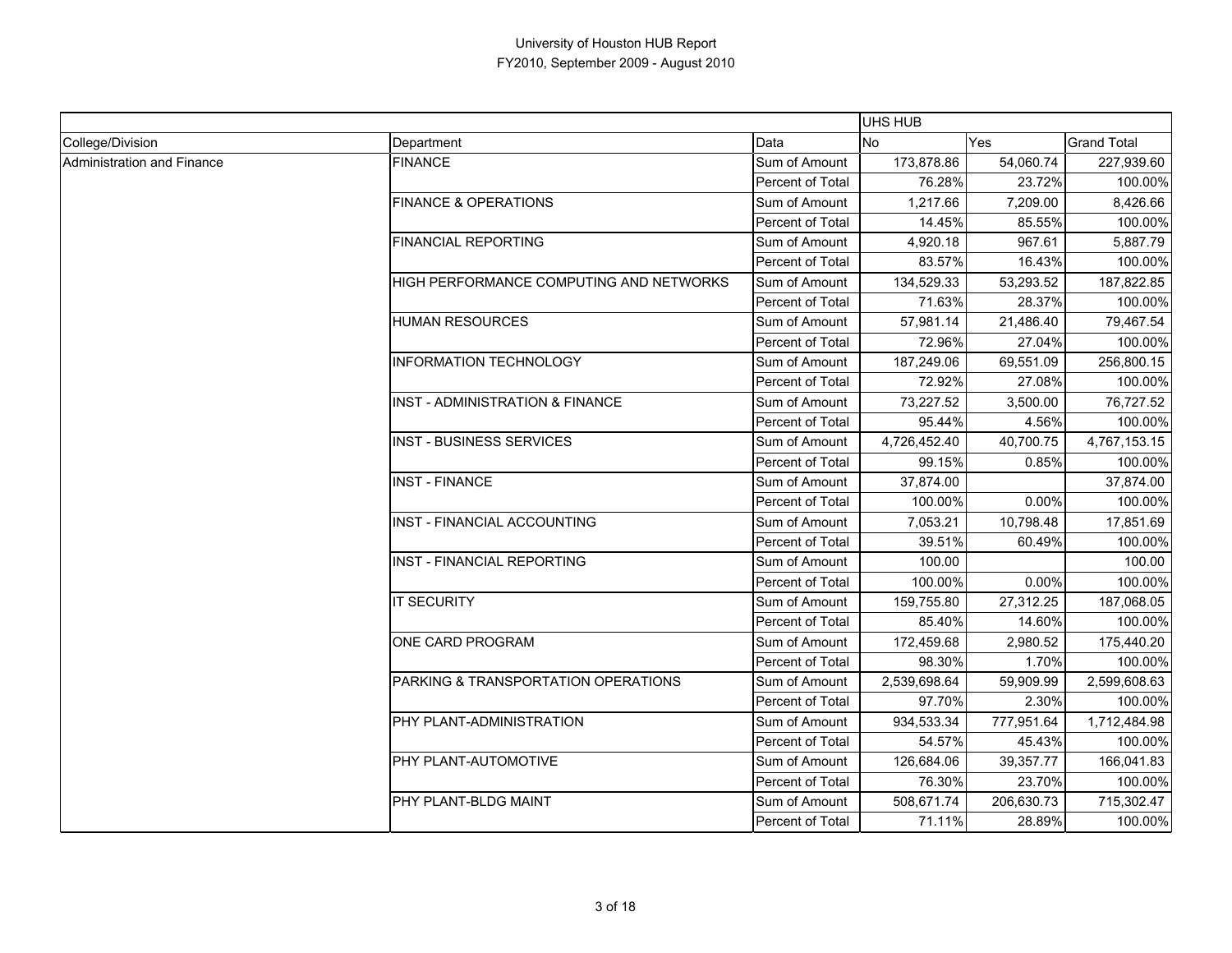|                                             |                                   |                         | UHS HUB       |               |                    |
|---------------------------------------------|-----------------------------------|-------------------------|---------------|---------------|--------------------|
| College/Division                            | Department                        | Data                    | <b>No</b>     | Yes           | <b>Grand Total</b> |
| Administration and Finance                  | PHY PLANT-CONSTRUCTION SVCS       | Sum of Amount           | 3,827.94      | 6.52          | 3,834.46           |
|                                             |                                   | Percent of Total        | 99.83%        | 0.17%         | 100.00%            |
|                                             | PHY PLANT-CUSTODIAL SVCS          | Sum of Amount           | 46,200.75     | 10,685.90     | 56,886.65          |
|                                             |                                   | Percent of Total        | 81.22%        | 18.78%        | 100.00%            |
|                                             | PHY PLANT-GROUNDS MAINT           | Sum of Amount           | 71,755.03     | 32,206.94     | 103,961.97         |
|                                             |                                   | <b>Percent of Total</b> | 69.02%        | 30.98%        | 100.00%            |
|                                             | PHY PLANT-SOLID WASTE             | Sum of Amount           | 68,829.60     |               | 68,829.60          |
|                                             |                                   | Percent of Total        | 100.00%       | 0.00%         | 100.00%            |
|                                             | PHY PLANT-UTILITIES               | Sum of Amount           | 688,935.59    | 126,945.44    | 815,881.03         |
|                                             |                                   | Percent of Total        | 84.44%        | 15.56%        | 100.00%            |
|                                             | <b>POLICE</b>                     | Sum of Amount           | 316,967.45    | 175,720.97    | 492,688.42         |
|                                             |                                   | Percent of Total        | 64.33%        | 35.67%        | 100.00%            |
|                                             | POSTAL SERVICES OPERATIONS        | Sum of Amount           | 183,792.44    | 14,588.11     | 198,380.55         |
|                                             |                                   | Percent of Total        | 92.65%        | 7.35%         | 100.00%            |
|                                             | PRINTING OPERATIONS               | Sum of Amount           | 212,715.62    | 6,669.54      | 219,385.16         |
|                                             |                                   | Percent of Total        | 96.96%        | 3.04%         | 100.00%            |
|                                             | PURCHASED UTILITIES               | Sum of Amount           | 10,615,010.85 | 4,099,937.45  | 14,714,948.30      |
|                                             |                                   | Percent of Total        | 72.14%        | 27.86%        | 100.00%            |
|                                             | REAL ESTATE SERVICES              | Sum of Amount           | 11,385.99     |               | 11,385.99          |
|                                             |                                   | Percent of Total        | 100.00%       | 0.00%         | 100.00%            |
|                                             | <b>STUDENT FINANCIAL SERVICES</b> | Sum of Amount           | 218,787.10    | 86,961.08     | 305,748.18         |
|                                             |                                   | Percent of Total        | 71.56%        | 28.44%        | 100.00%            |
|                                             | TECHNOLOGY SUPPORT SERVICES       | Sum of Amount           | 1,088,602.15  | 2,062,196.23  | 3,150,798.38       |
|                                             |                                   | Percent of Total        | 34.55%        | 65.45%        | 100.00%            |
|                                             | UNIV PROPERTY SERVICES OPERATIONS | Sum of Amount           | 1,586,688.33  | 136,908.34    | 1,723,596.67       |
|                                             |                                   | Percent of Total        | 92.06%        | 7.94%         | 100.00%            |
| Administration and Finance Sum of Amount    |                                   |                         | 96,207,324.50 | 40,363,928.17 | 136,571,252.67     |
| Administration and Finance Percent of Total |                                   |                         | 70.44%        | 29.56%        | 100.00%            |
| Architecture                                | <b>DEAN, ARCHITECTURE</b>         | Sum of Amount           | 823,576.28    | 116,655.62    | 940,231.90         |
|                                             |                                   | Percent of Total        | 87.59%        | 12.41%        | 100.00%            |
| Architecture Sum of Amount                  |                                   |                         | 823,576.28    | 116,655.62    | 940,231.90         |
| Architecture Percent of Total               |                                   |                         | 87.59%        | 12.41%        | 100.00%            |
| <b>Athletics</b>                            | <b>INTERCOLLEGIATE ATHLETICS</b>  | Sum of Amount           | 4,753,829.85  | 1,121,334.80  | 5,875,164.65       |
|                                             |                                   | <b>Percent of Total</b> | 80.91%        | 19.09%        | 100.00%            |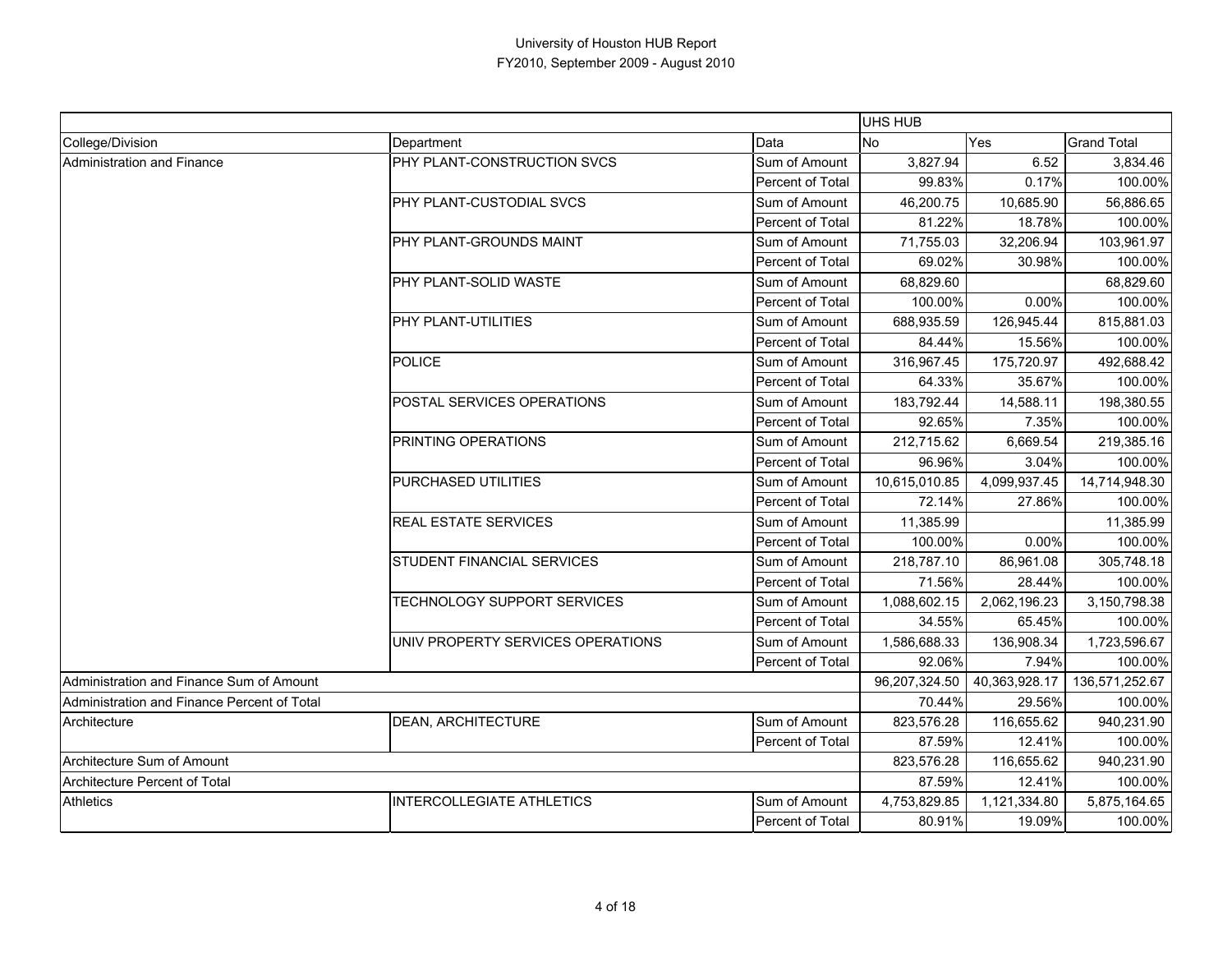|                                |                                       |                  | <b>UHS HUB</b> |              |                    |
|--------------------------------|---------------------------------------|------------------|----------------|--------------|--------------------|
| College/Division               | Department                            | Data             | <b>No</b>      | Yes          | <b>Grand Total</b> |
| Athletics Sum of Amount        |                                       |                  | 4,753,829.85   | 1,121,334.80 | 5,875,164.65       |
| Athletics Percent of Total     |                                       |                  | 80.91%         | 19.09%       | 100.00%            |
| <b>Business Administration</b> | ACCOUNTANCY AND TAXATION              | Sum of Amount    | 50,520.56      | 42,671.51    | 93,192.07          |
|                                |                                       | Percent of Total | 54.21%         | 45.79%       | 100.00%            |
|                                | <b>BAUER CAREER SERVICES CTR</b>      | Sum of Amount    | 126,616.68     | 30,448.51    | 157,065.19         |
|                                |                                       | Percent of Total | 80.61%         | 19.39%       | 100.00%            |
|                                | <b>BAUER CLASS GLOBALIZATION CRS</b>  | Sum of Amount    | 51,482.11      |              | 51,482.11          |
|                                |                                       | Percent of Total | 100.00%        | 0.00%        | 100.00%            |
|                                | <b>BAUER COMMUNICATIONS</b>           | Sum of Amount    | 387,883.96     | 16,406.57    | 404,290.53         |
|                                |                                       | Percent of Total | 95.94%         | 4.06%        | 100.00%            |
|                                | <b>BAUER DIVISION OF TECHNOLOGY</b>   | Sum of Amount    | 167,821.50     | 107,590.55   | 275,412.05         |
|                                |                                       | Percent of Total | 60.93%         | 39.07%       | 100.00%            |
|                                | CTR FOR EXECUTIVE DEVELOPMENT         | Sum of Amount    | 609.41         | 291.08       | 900.49             |
|                                |                                       | Percent of Total | 67.68%         | 32.32%       | 100.00%            |
|                                | DEAN, BUSINESS ADMINISTRATION         | Sum of Amount    | 823,698.03     | 328,414.20   | 1,152,112.23       |
|                                |                                       | Percent of Total | 71.49%         | 28.51%       | 100.00%            |
|                                | <b>DECISION AND INFORMATION SCIEN</b> | Sum of Amount    | 26,456.01      | 3,730.73     | 30,186.74          |
|                                |                                       | Percent of Total | 87.64%         | 12.36%       | 100.00%            |
|                                | <b>EXECUTIVE DEGREE PROGRAMS</b>      | Sum of Amount    | 223,271.97     | 132,099.54   | 355,371.51         |
|                                |                                       | Percent of Total | 62.83%         | 37.17%       | 100.00%            |
|                                | <b>FINANCE-BUS ADMIN</b>              | Sum of Amount    | 45,295.75      | 9,910.55     | 55,206.30          |
|                                |                                       | Percent of Total | 82.05%         | 17.95%       | 100.00%            |
|                                | <b>GLOBAL ENERGY MGMT INST</b>        | Sum of Amount    | 5,658.21       | 593.50       | 6,251.71           |
|                                |                                       | Percent of Total | 90.51%         | 9.49%        | 100.00%            |
|                                | <b>MANAGEMENT</b>                     | Sum of Amount    | 88,826.58      | 14,494.62    | 103,321.20         |
|                                |                                       | Percent of Total | 85.97%         | 14.03%       | 100.00%            |
|                                | MARKETING-BUS ADMIN                   | Sum of Amount    | 24,446.56      | 11,552.70    | 35,999.26          |
|                                |                                       | Percent of Total | 67.91%         | 32.09%       | 100.00%            |
|                                | <b>MBA STUDENT SERVICES CENTER</b>    | Sum of Amount    | 38,842.17      | 14,560.67    | 53,402.84          |
|                                |                                       | Percent of Total | 72.73%         | 27.27%       | 100.00%            |
|                                | <b>SALES EXCELLENCE INSTITUTE</b>     | Sum of Amount    | 61,508.25      | 4,980.38     | 66,488.63          |
|                                |                                       | Percent of Total | 92.51%         | 7.49%        | 100.00%            |
|                                | SMALL BUSINESS DEV CENTER             | Sum of Amount    | 306,910.28     | 328,032.75   | 634,943.03         |
|                                |                                       | Percent of Total | 48.34%         | 51.66%       | 100.00%            |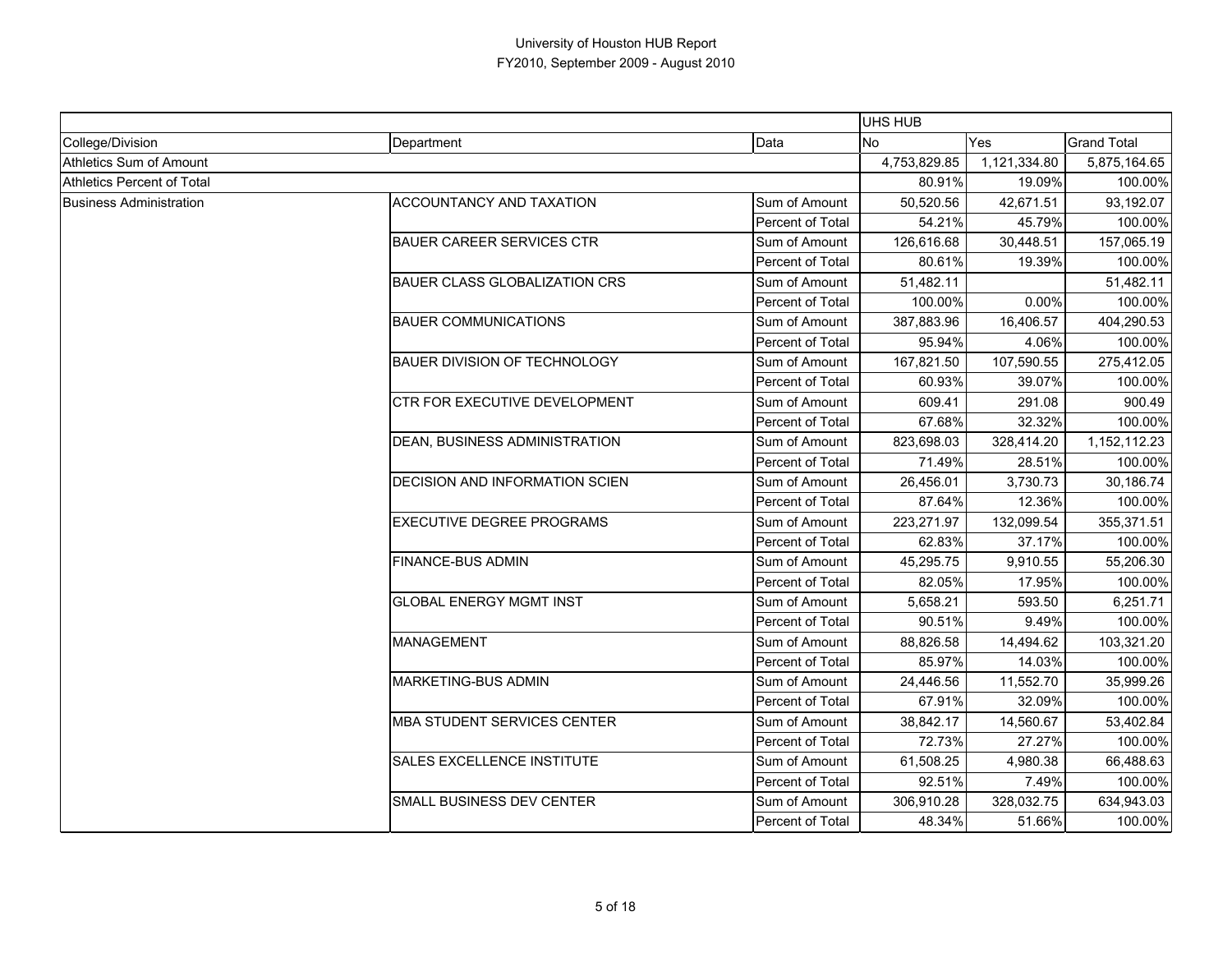|                                              |                                           |                  | <b>UHS HUB</b> |              |                    |
|----------------------------------------------|-------------------------------------------|------------------|----------------|--------------|--------------------|
| College/Division                             | Department                                | Data             | <b>No</b>      | Yes          | <b>Grand Total</b> |
| <b>Business Administration</b>               | UNDERGRAD BUSINESS PROG                   | Sum of Amount    | 133,441.42     | 14,276.51    | 147,717.93         |
|                                              |                                           | Percent of Total | 90.34%         | 9.66%        | 100.00%            |
|                                              | <b>WOLFF CTR FOR ENTREPRENEURSHIP</b>     | Sum of Amount    | 40.651.70      | 7,495.95     | 48,147.65          |
|                                              |                                           | Percent of Total | 84.43%         | 15.57%       | 100.00%            |
| Business Administration Sum of Amount        |                                           |                  | 2,603,941.15   | 1,067,550.32 | 3,671,491.47       |
| Business Administration Percent of Total     |                                           |                  | 70.92%         | 29.08%       | 100.00%            |
| Chancellor/President                         | <b>AFFIRMATIVE ACTION</b>                 | Sum of Amount    | 9,814.85       | 4,981.19     | 14,796.04          |
|                                              |                                           | Percent of Total | 66.33%         | 33.67%       | 100.00%            |
|                                              | <b>PRESIDENT</b>                          | Sum of Amount    | 46,409.84      | 15,089.11    | 61,498.95          |
|                                              |                                           | Percent of Total | 75.46%         | 24.54%       | 100.00%            |
|                                              | <b>STAFF COUNCIL</b>                      | Sum of Amount    | 17,805.53      | 1,130.65     | 18,936.18          |
|                                              |                                           | Percent of Total | 94.03%         | 5.97%        | 100.00%            |
| Chancellor/President Sum of Amount           |                                           |                  | 74,030.22      | 21,200.95    | 95,231.17          |
| <b>Chancellor/President Percent of Total</b> |                                           |                  | 77.74%         | 22.26%       | 100.00%            |
| Education                                    | CENTER FOR INFO TECH IN EDUCATION         | Sum of Amount    | 174,912.37     | 115,195.13   | 290,107.50         |
|                                              |                                           | Percent of Total | 60.29%         | 39.71%       | 100.00%            |
|                                              | <b>CONSISTENCY MGMT &amp; COOP DISCIP</b> | Sum of Amount    | 160,315.08     | 88,122.35    | 248,437.43         |
|                                              |                                           | Percent of Total | 64.53%         | 35.47%       | 100.00%            |
|                                              | <b>CURRICULUM AND INSTRUCTION</b>         | Sum of Amount    | 213,148.50     | 55,209.50    | 268,358.00         |
|                                              |                                           | Percent of Total | 79.43%         | 20.57%       | 100.00%            |
|                                              | <b>DEAN, EDUCATION</b>                    | Sum of Amount    | 159,208.27     | 67,979.15    | 227, 187.42        |
|                                              |                                           | Percent of Total | 70.08%         | 29.92%       | 100.00%            |
|                                              | EDU. LEADERSHIP & CULTURAL STU            | Sum of Amount    | 128,353.38     | 3,489.83     | 131,843.21         |
|                                              |                                           | Percent of Total | 97.35%         | 2.65%        | 100.00%            |
|                                              | EDUCATIONAL PSYCHOLOGY                    | Sum of Amount    | 37,432.18      | 20,831.76    | 58,263.94          |
|                                              |                                           | Percent of Total | 64.25%         | 35.75%       | 100.00%            |
|                                              | HEALTH AND HUMAN PERFORMANCE              | Sum of Amount    | 462,515.89     | 30,315.49    | 492,831.38         |
|                                              |                                           | Percent of Total | 93.85%         | 6.15%        | 100.00%            |
|                                              | INSTITUTE FOR URBAN EDUCATION             | Sum of Amount    | 20,078.01      | 5,084.02     | 25,162.03          |
|                                              |                                           | Percent of Total | 79.79%         | 20.21%       | 100.00%            |
|                                              | OBESITY RESEARCH CENTER                   | Sum of Amount    | 1,060.75       | 626.16       | 1,686.91           |
|                                              |                                           | Percent of Total | 62.88%         | 37.12%       | 100.00%            |
|                                              | OFFICE OF INSTITUTIONAL EFFECTIVENESS     | Sum of Amount    | 13,641.83      | 2,712.29     | 16,354.12          |
|                                              |                                           | Percent of Total | 83.42%         | 16.58%       | 100.00%            |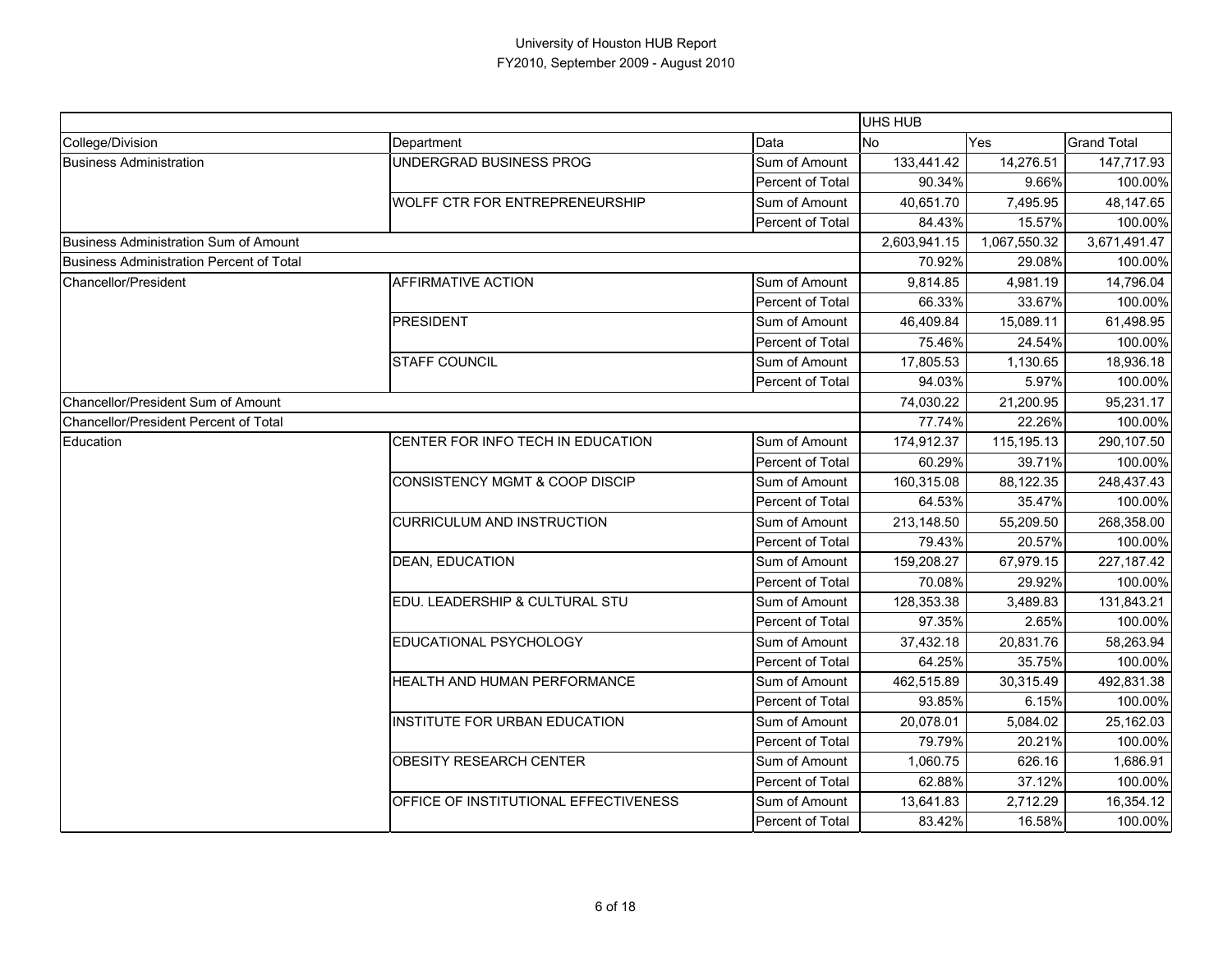|                                   |                                     |                  | UHS HUB      |            |                    |
|-----------------------------------|-------------------------------------|------------------|--------------|------------|--------------------|
| College/Division                  | Department                          | Data             | No.          | Yes        | <b>Grand Total</b> |
| <b>Education Sum of Amount</b>    |                                     |                  | 1,370,666.26 | 389,565.68 | 1,760,231.94       |
| <b>Education Percent of Total</b> |                                     |                  | 77.87%       | 22.13%     | 100.00%            |
| Engineering                       | <b>BIOMEDICAL ENGINEERING</b>       | Sum of Amount    | 59,399.77    | 5,616.86   | 65,016.63          |
|                                   |                                     | Percent of Total | 91.36%       | 8.64%      | 100.00%            |
|                                   | CENTER FOR NANOMAGNETIC SYSTEM      | Sum of Amount    | 39.395.74    |            | 39,395.74          |
|                                   |                                     | Percent of Total | 100.00%      | 0.00%      | 100.00%            |
|                                   | <b>CHEMICAL ENGINEERING</b>         | Sum of Amount    | 4,065,972.28 | 94,896.13  | 4,160,868.41       |
|                                   |                                     | Percent of Total | 97.72%       | 2.28%      | 100.00%            |
|                                   | <b>CIVIL ENGINEERING</b>            | Sum of Amount    | 468,275.64   | 87,259.98  | 555,535.62         |
|                                   |                                     | Percent of Total | 84.29%       | 15.71%     | 100.00%            |
|                                   | COMPOSITE ENGR APPLICATIONS CT      | Sum of Amount    | 9,300.35     | 1,330.82   | 10,631.17          |
|                                   |                                     | Percent of Total | 87.48%       | 12.52%     | 100.00%            |
|                                   | <b>COOPERATIVE ENGINEERING</b>      | Sum of Amount    | 18.50        | 1,008.18   | 1,026.68           |
|                                   |                                     | Percent of Total | 1.80%        | 98.20%     | 100.00%            |
|                                   | CTR FOR INNOVATIVE GROUTING         | Sum of Amount    | 8,136.59     | 428.10     | 8,564.69           |
|                                   |                                     | Percent of Total | 95.00%       | 5.00%      | 100.00%            |
|                                   | <b>DEAN, ENGINEERING</b>            | Sum of Amount    | 761,072.28   | 166,630.36 | 927,702.64         |
|                                   |                                     | Percent of Total | 82.04%       | 17.96%     | 100.00%            |
|                                   | ELECTRICAL ENGINEERING              | Sum of Amount    | 1,060,617.93 | 25.849.68  | 1,086,467.61       |
|                                   |                                     | Percent of Total | 97.62%       | 2.38%      | 100.00%            |
|                                   | <b>ENGINEERING SERVICES</b>         | Sum of Amount    | 29,126.61    | 6,462.20   | 35,588.81          |
|                                   |                                     | Percent of Total | 81.84%       | 18.16%     | 100.00%            |
|                                   | <b>INDUSTRIAL ENGINEERING</b>       | Sum of Amount    | 71,300.42    | 36,304.42  | 107,604.84         |
|                                   |                                     | Percent of Total | 66.26%       | 33.74%     | 100.00%            |
|                                   | <b>MECHANICAL ENGINEERING</b>       | Sum of Amount    | 342,832.44   | 142,308.85 | 485,141.29         |
|                                   |                                     | Percent of Total | 70.67%       | 29.33%     | 100.00%            |
|                                   | NANOSYSTEM MANUFACTURING CTR        | Sum of Amount    | 90.56        |            | 90.56              |
|                                   |                                     | Percent of Total | 100.00%      | 0.00%      | 100.00%            |
|                                   | NATL CTR FOR AIRBORNE LASER MAPPING | Sum of Amount    | 17,919.42    |            | 17,919.42          |
|                                   |                                     | Percent of Total | 100.00%      | 0.00%      | 100.00%            |
|                                   | SW PUBLIC TECHNOLOGY CENTER         | Sum of Amount    | 10.00        | 1,320.15   | 1,330.15           |
|                                   |                                     | Percent of Total | 0.75%        | 99.25%     | 100.00%            |
|                                   | TX HURRICANE CTR INVT TECH          | Sum of Amount    | 1,432.16     |            | 1,432.16           |
|                                   |                                     | Percent of Total | 100.00%      | 0.00%      | 100.00%            |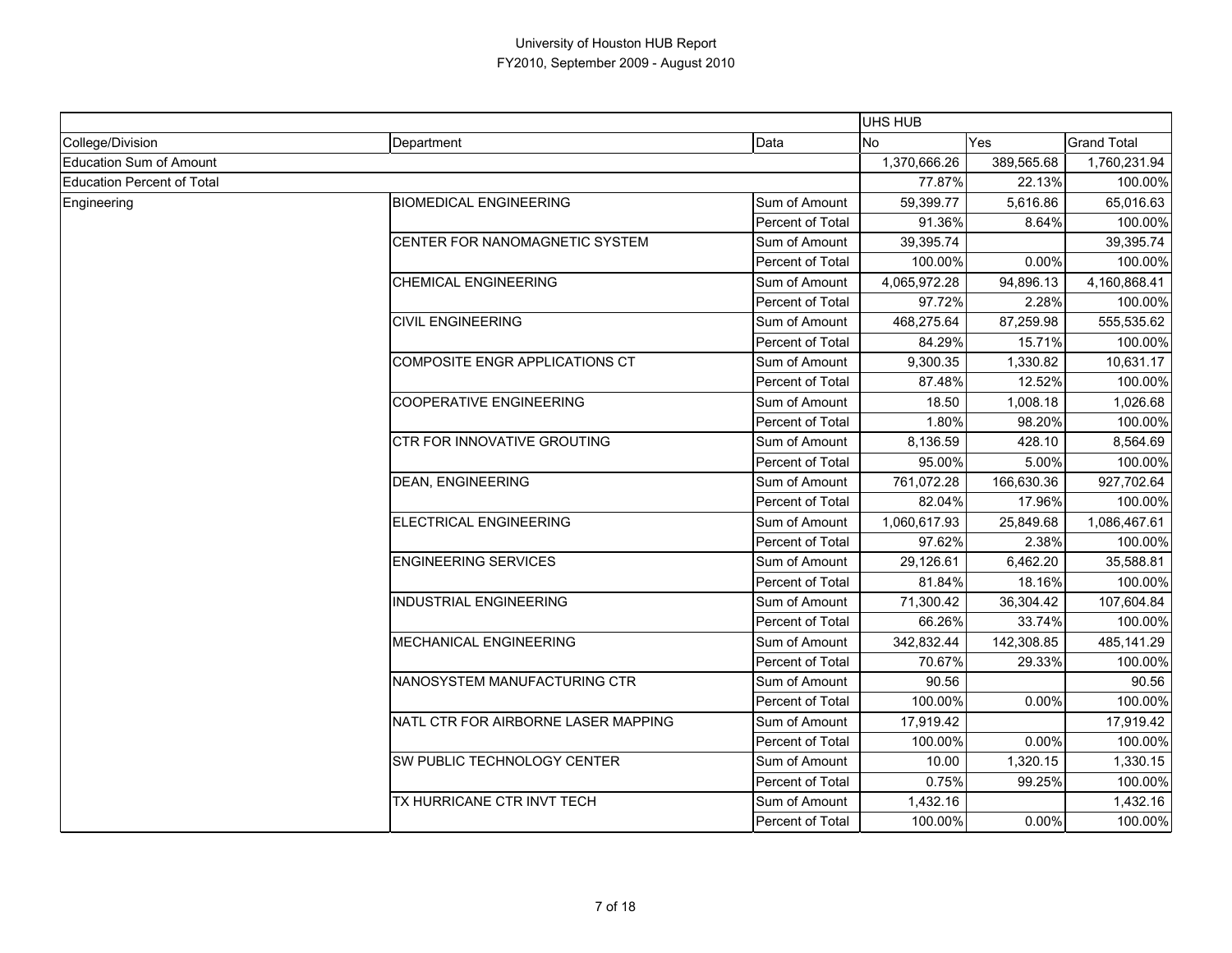|                                                  |                                            |                         | <b>UHS HUB</b> |            |                    |
|--------------------------------------------------|--------------------------------------------|-------------------------|----------------|------------|--------------------|
| College/Division                                 | Department                                 | Data                    | <b>No</b>      | Yes        | <b>Grand Total</b> |
| Engineering Sum of Amount                        |                                            |                         | 6,934,900.69   | 569,415.73 | 7,504,316.42       |
| <b>Engineering Percent of Total</b>              |                                            | 92.41%                  | 7.59%          | 100.00%    |                    |
| Graduate College of Social Work                  | ADMISSIONS-GCSW                            | Sum of Amount           | 13,082.86      | 1,485.85   | 14,568.71          |
|                                                  |                                            | Percent of Total        | 89.80%         | 10.20%     | 100.00%            |
|                                                  | <b>ALUMNI &amp; CAREER SERVICES</b>        | Sum of Amount           | 2,055.46       | 839.66     | 2,895.12           |
|                                                  |                                            | <b>Percent of Total</b> | 71.00%         | 29.00%     | 100.00%            |
|                                                  | <b>AMERICAN HUMANICS</b>                   | Sum of Amount           | 2,524.49       | 1,087.46   | 3,611.95           |
|                                                  |                                            | Percent of Total        | 69.89%         | 30.11%     | 100.00%            |
|                                                  | CHILD & FAMILY CTR FOR INNOVATIVE RESEARCH | Sum of Amount           | 167,317.80     | 16,292.23  | 183,610.03         |
|                                                  |                                            | Percent of Total        | 91.13%         | 8.87%      | 100.00%            |
|                                                  | CTR DRUG & SOCIAL POLICY RESRC             | Sum of Amount           | 73,474.65      | 34,069.72  | 107,544.37         |
|                                                  |                                            | Percent of Total        | 68.32%         | 31.68%     | 100.00%            |
|                                                  | DEAN, SOCIAL WORK                          | Sum of Amount           | 48,013.62      | 48,923.12  | 96,936.74          |
|                                                  |                                            | Percent of Total        | 49.53%         | 50.47%     | 100.00%            |
|                                                  | DEVELOPMENT-GCSW                           | Sum of Amount           | 3,050.43       |            | 3,050.43           |
|                                                  |                                            | Percent of Total        | 100.00%        | 0.00%      | 100.00%            |
|                                                  | <b>FIELD OFFICE</b>                        | Sum of Amount           | 5,473.88       | 857.57     | 6,331.45           |
|                                                  |                                            | Percent of Total        | 86.46%         | 13.54%     | 100.00%            |
|                                                  | <b>GCSW STUDENT SERVICES</b>               | Sum of Amount           |                | 1,145.47   | 1,145.47           |
|                                                  |                                            | Percent of Total        | 0.00%          | 100.00%    | 100.00%            |
|                                                  | <b>GULEN INSTITUTE</b>                     | Sum of Amount           | 28,454.09      | 232.53     | 28,686.62          |
|                                                  |                                            | Percent of Total        | 99.19%         | 0.81%      | 100.00%            |
|                                                  | <b>JODY WILLIAMS CENTER</b>                | Sum of Amount           | 1,647.65       | 3,769.05   | 5,416.70           |
|                                                  |                                            | Percent of Total        | 30.42%         | 69.58%     | 100.00%            |
|                                                  | <b>EADERSHIP &amp; CHANGE</b>              | Sum of Amount           |                | 37.59      | 37.59              |
|                                                  |                                            | Percent of Total        | 0.00%          | 100.00%    | 100.00%            |
|                                                  | OFFICE FOR DRUG & SOCIAL POLICY RESEARCH   | Sum of Amount           | 4,248.37       | 4,303.12   | 8,551.49           |
|                                                  |                                            | Percent of Total        | 49.68%         | 50.32%     | 100.00%            |
|                                                  | OFFICE OF COMMUNITY PROJECTS               | Sum of Amount           | 26,519.09      | 4,530.14   | 31,049.23          |
|                                                  |                                            | Percent of Total        | 85.41%         | 14.59%     | 100.00%            |
|                                                  | <b>PHD PROGRAM</b>                         | Sum of Amount           | 2,007.26       | 857.54     | 2,864.80           |
|                                                  |                                            | Percent of Total        | 70.07%         | 29.93%     | 100.00%            |
| Graduate College of Social Work Sum of Amount    |                                            |                         | 377,869.65     | 118,431.05 | 496,300.70         |
| Graduate College of Social Work Percent of Total |                                            |                         | 76.14%         | 23.86%     | 100.00%            |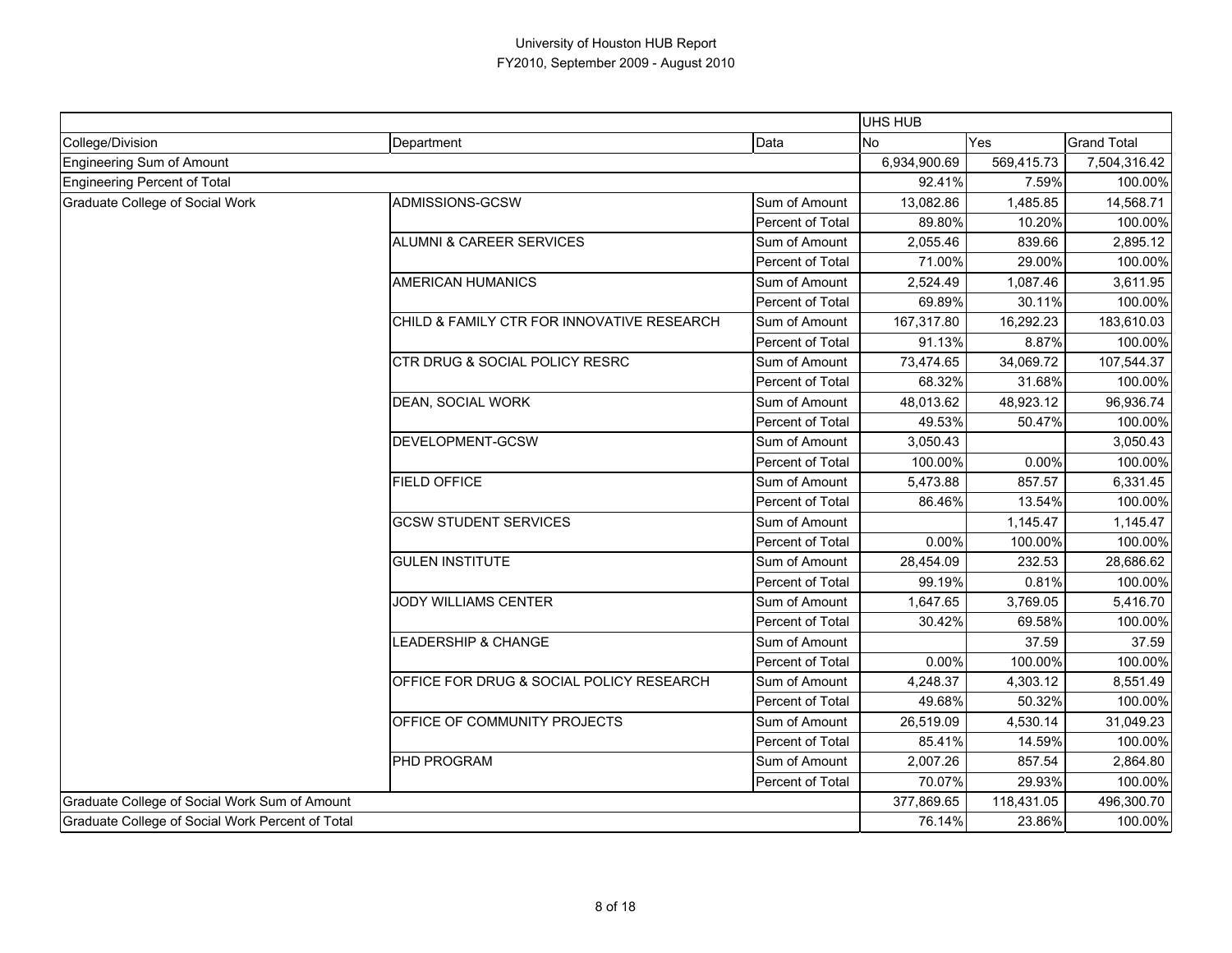|                                                  |                                   |                  | <b>UHS HUB</b> |            |                    |
|--------------------------------------------------|-----------------------------------|------------------|----------------|------------|--------------------|
| College/Division                                 | Department                        | Data             | <b>No</b>      | Yes        | <b>Grand Total</b> |
| Honors College                                   | DEAN, HONORS COLLEGE              | Sum of Amount    | 167,160.89     | 24,196.80  | 191,357.69         |
|                                                  |                                   | Percent of Total | 87.36%         | 12.64%     | 100.00%            |
|                                                  | <b>HOUSTON TEACHERS INSTITUTE</b> | Sum of Amount    | 3,678.47       | 765.15     | 4,443.62           |
|                                                  |                                   | Percent of Total | 82.78%         | 17.22%     | 100.00%            |
| Honors College Sum of Amount                     |                                   |                  | 170,839.36     | 24,961.95  | 195,801.31         |
| Honors College Percent of Total                  |                                   |                  | 87.25%         | 12.75%     | 100.00%            |
| Hotel and Restaurant Management                  | DEAN, HOTEL & RESTAURANT MANAG    | Sum of Amount    | 113,017.41     | 93,015.94  | 206,033.35         |
|                                                  |                                   | Percent of Total | 54.85%         | 45.15%     | 100.00%            |
|                                                  | HOTEL AND RESTAURANT MANAGEMENT   | Sum of Amount    | 1,766,395.26   | 627,488.16 | 2,393,883.42       |
|                                                  |                                   | Percent of Total | 73.79%         | 26.21%     | 100.00%            |
| Hotel and Restaurant Management Sum of Amount    |                                   |                  | 1,879,412.67   | 720,504.10 | 2,599,916.77       |
| Hotel and Restaurant Management Percent of Total |                                   |                  | 72.29%         | 27.71%     | 100.00%            |
| Law Center                                       | ASSOCIATE DEAN, LAW               | Sum of Amount    | 7,854.22       | 1,821.25   | 9,675.47           |
|                                                  |                                   | Percent of Total | 81.18%         | 18.82%     | 100.00%            |
|                                                  | <b>BLAKELEY INSTITUTE</b>         | Sum of Amount    | 30,851.32      | 1,406.80   | 32,258.12          |
|                                                  |                                   | Percent of Total | 95.64%         | 4.36%      | 100.00%            |
|                                                  | <b>BUSINESS SERVICES, LAW</b>     | Sum of Amount    | 255,475.94     | 33,770.38  | 289,246.32         |
|                                                  |                                   | Percent of Total | 88.32%         | 11.68%     | 100.00%            |
|                                                  | CAREER SERVICES, LAW              | Sum of Amount    | 36,714.03      | 20,120.64  | 56,834.67          |
|                                                  |                                   | Percent of Total | 64.60%         | 35.40%     | 100.00%            |
|                                                  | <b>CENTER PROGRAMS, LAW</b>       | Sum of Amount    |                | 503.41     | 503.41             |
|                                                  |                                   | Percent of Total | 0.00%          | 100.00%    | 100.00%            |
|                                                  | CHAIRS AND PROFESSORSHIPS, LAW    | Sum of Amount    | 1,226.78       | 4,800.00   | 6,026.78           |
|                                                  |                                   | Percent of Total | 20.36%         | 79.64%     | 100.00%            |
|                                                  | DEAN, LAW                         | Sum of Amount    | 33,504.48      | 118,025.46 | 151,529.94         |
|                                                  |                                   | Percent of Total | 22.11%         | 77.89%     | 100.00%            |
|                                                  | <b>EXTERNAL AFFAIRS, LAW</b>      | Sum of Amount    | 33,410.55      | 3,219.11   | 36,629.66          |
|                                                  |                                   | Percent of Total | 91.21%         | 8.79%      | 100.00%            |
|                                                  | <b>FACILITIES, LAW</b>            | Sum of Amount    | 87,249.03      | 31,385.19  | 118,634.22         |
|                                                  |                                   | Percent of Total | 73.54%         | 26.46%     | 100.00%            |
|                                                  | FACULTY SUPPORT LAW               | Sum of Amount    | 24,958.33      | 34,097.82  | 59,056.15          |
|                                                  |                                   | Percent of Total | 42.26%         | 57.74%     | 100.00%            |
|                                                  | HEALTH LAW & POLICY INSTITUTE     | Sum of Amount    | 5,767.48       | 7,590.10   | 13,357.58          |
|                                                  |                                   | Percent of Total | 43.18%         | 56.82%     | 100.00%            |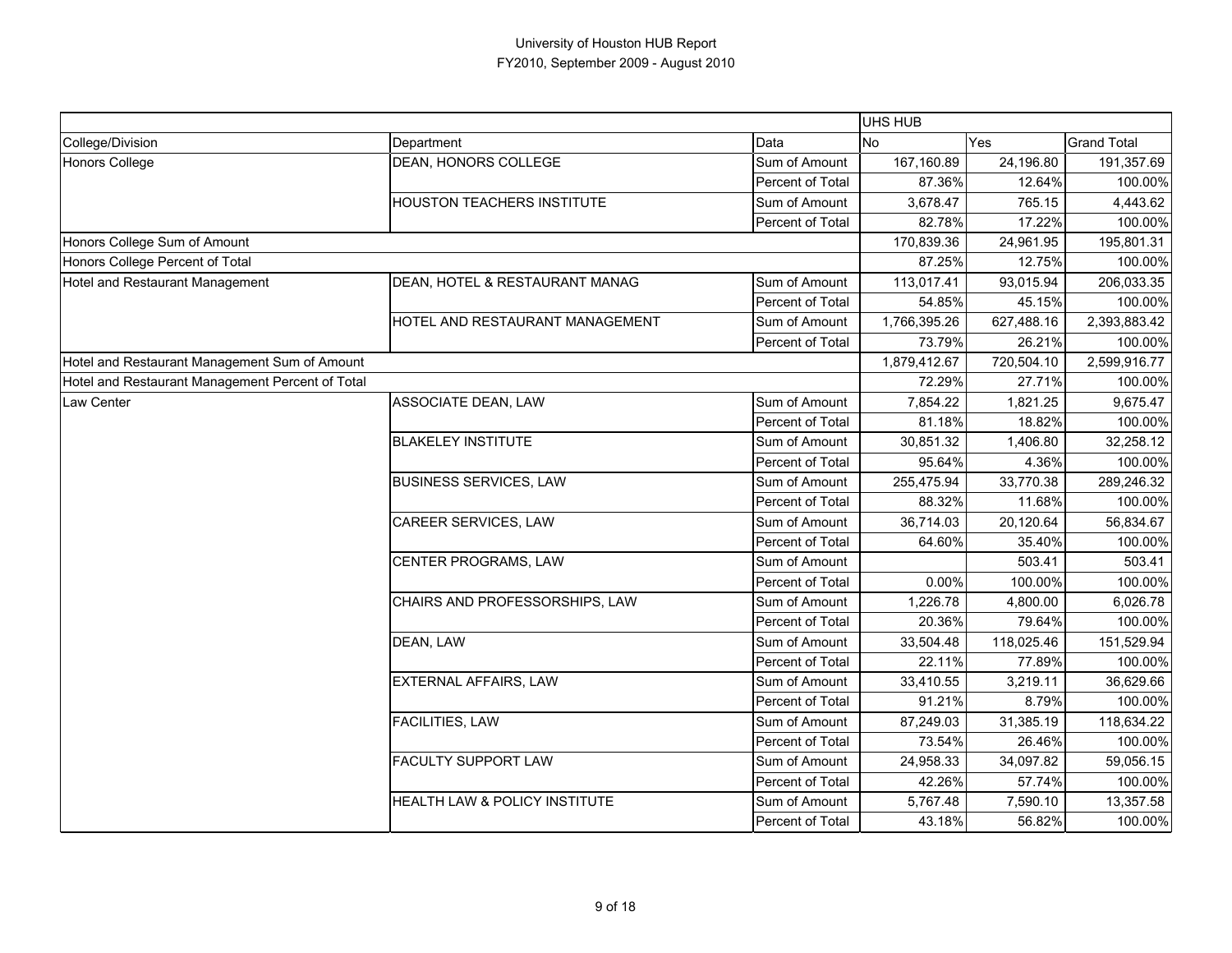|                                         |                               |                  | <b>UHS HUB</b> |            |                    |
|-----------------------------------------|-------------------------------|------------------|----------------|------------|--------------------|
| College/Division                        | Department                    | Data             | <b>No</b>      | Yes        | <b>Grand Total</b> |
| Law Center                              | <b>IHELG</b>                  | Sum of Amount    | 1,236.55       | 308.74     | 1,545.29           |
|                                         |                               | Percent of Total | 80.02%         | 19.98%     | 100.00%            |
|                                         | LAW                           | Sum of Amount    | 198,642.96     | 6,150.33   | 204,793.29         |
|                                         |                               | Percent of Total | 97.00%         | 3.00%      | 100.00%            |
|                                         | <b>LAW FOUNDATION</b>         | Sum of Amount    | 1,414.40       | 2,192.00   | 3,606.40           |
|                                         |                               | Percent of Total | 39.22%         | 60.78%     | 100.00%            |
|                                         | LAW INFORMATION TECHNOLOGY    | Sum of Amount    | 67,751.64      | 43,306.03  | 111,057.67         |
|                                         |                               | Percent of Total | 61.01%         | 38.99%     | 100.00%            |
|                                         | <b>LAW LIBRARY</b>            | Sum of Amount    | 252,965.55     | 6,082.42   | 259,047.97         |
|                                         |                               | Percent of Total | 97.65%         | 2.35%      | 100.00%            |
|                                         | LEGAL AID CLINIC, LAW         | Sum of Amount    | 28,988.02      | 4,220.87   | 33,208.89          |
|                                         |                               | Percent of Total | 87.29%         | 12.71%     | 100.00%            |
|                                         | LEGAL RESEARCH & WRITING, LAW | Sum of Amount    | 11,029.85      | 2,441.55   | 13,471.40          |
|                                         |                               | Percent of Total | 81.88%         | 18.12%     | 100.00%            |
|                                         | <b>NACLE</b>                  | Sum of Amount    |                | 265.73     | 265.73             |
|                                         |                               | Percent of Total | 0.00%          | 100.00%    | 100.00%            |
|                                         | PUBLIC RELS & MARKETING, LAW  | Sum of Amount    | 42,071.33      | 97.50      | 42,168.83          |
|                                         |                               | Percent of Total | 99.77%         | 0.23%      | 100.00%            |
|                                         | STUDENT ORGANIZATION, LAW     | Sum of Amount    | 35,555.41      |            | 35,555.41          |
|                                         |                               | Percent of Total | 100.00%        | 0.00%      | 100.00%            |
|                                         | STUDENT SERVICES, LAW         | Sum of Amount    | 106,707.24     | 18,204.84  | 124,912.08         |
|                                         |                               | Percent of Total | 85.43%         | 14.57%     | 100.00%            |
| Law Center Sum of Amount                |                               |                  | 1,263,375.11   | 340,010.17 | 1,603,385.28       |
| Law Center Percent of Total             |                               |                  | 78.79%         | 21.21%     | 100.00%            |
| <b>Liberal Arts and Social Sciences</b> | <b>AEROSPACE STUDIES</b>      | Sum of Amount    | 10,019.08      | 7,608.65   | 17,627.73          |
|                                         |                               | Percent of Total | 56.84%         | 43.16%     | 100.00%            |
|                                         | AFRICAN-AMERICAN STUDIES      | Sum of Amount    | 17,395.69      | 21,324.94  | 38,720.63          |
|                                         |                               | Percent of Total | 44.93%         | 55.07%     | 100.00%            |
|                                         | <b>ANTHROPOLOGY</b>           | Sum of Amount    | 14,025.56      | 1,902.36   | 15,927.92          |
|                                         |                               | Percent of Total | 88.06%         | 11.94%     | 100.00%            |
|                                         | <b>ART</b>                    | Sum of Amount    | 235,712.28     | 49,099.15  | 284,811.43         |
|                                         |                               | Percent of Total | 82.76%         | 17.24%     | 100.00%            |
|                                         | <b>ARTE PUBLICO</b>           | Sum of Amount    | 473,690.75     | 13,780.31  | 487,471.06         |
|                                         |                               | Percent of Total | 97.17%         | 2.83%      | 100.00%            |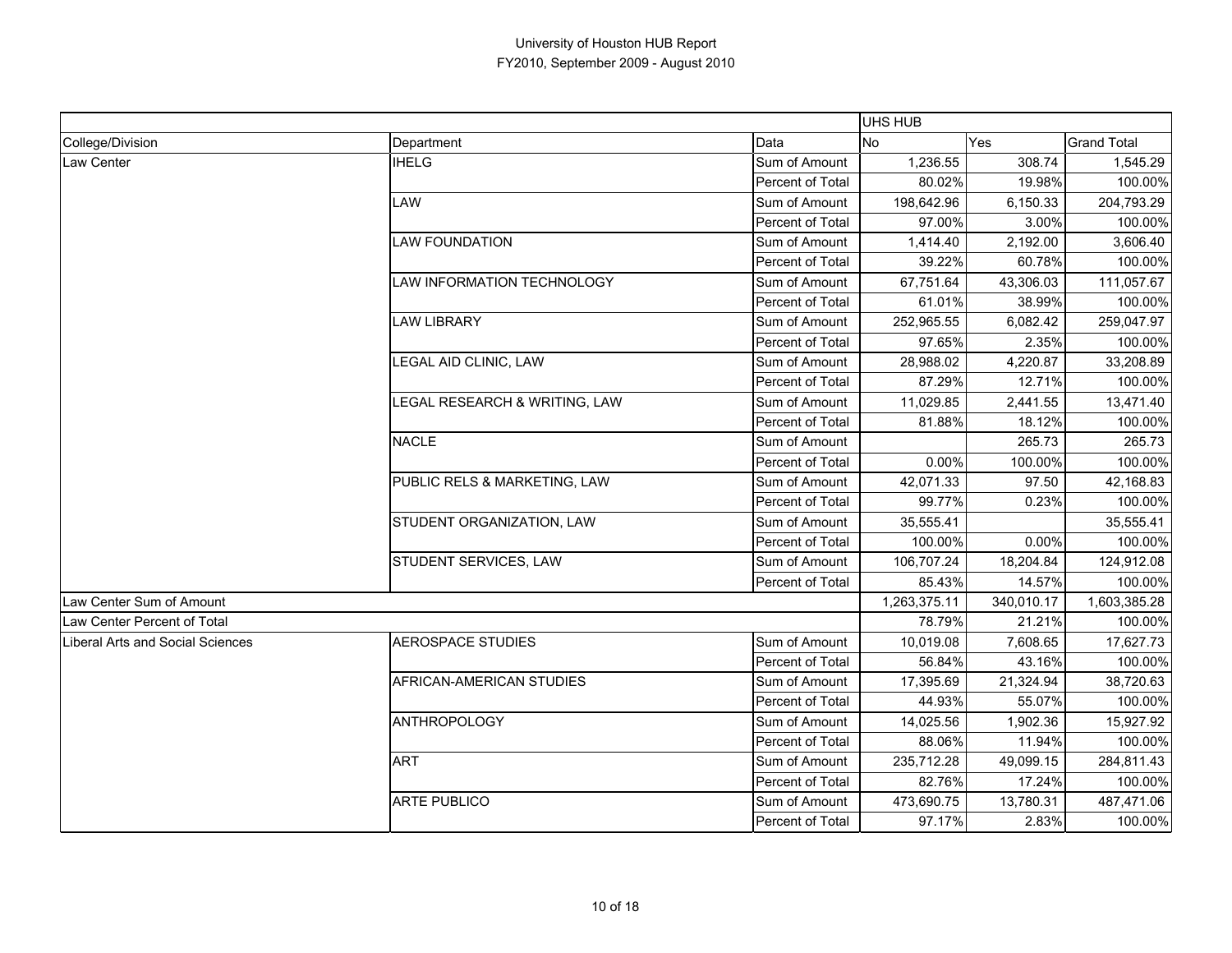|                                         |                                  |                         | <b>UHS HUB</b> |            |                    |
|-----------------------------------------|----------------------------------|-------------------------|----------------|------------|--------------------|
| College/Division                        | Department                       | Data                    | No.            | Yes        | <b>Grand Total</b> |
| <b>Liberal Arts and Social Sciences</b> | <b>BAND</b>                      | Sum of Amount           | 97,086.07      | 908.98     | 97,995.05          |
|                                         |                                  | Percent of Total        | 99.07%         | 0.93%      | 100.00%            |
|                                         | <b>BLAFFER GALLERY</b>           | Sum of Amount           | 224,883.52     | 6,507.40   | 231,390.92         |
|                                         |                                  | Percent of Total        | 97.19%         | 2.81%      | 100.00%            |
|                                         | CENTER FOR PUBLIC HISTORY        | Sum of Amount           | 39,636.30      | 1,984.93   | 41,621.23          |
|                                         |                                  | Percent of Total        | 95.23%         | 4.77%      | 100.00%            |
|                                         | CENTER FOR PUBLIC POLICY         | Sum of Amount           | 100,342.19     | 866.68     | 101,208.87         |
|                                         |                                  | Percent of Total        | 99.14%         | 0.86%      | 100.00%            |
|                                         | <b>COMMUNICATION</b>             | Sum of Amount           | 122,180.12     | 166,317.15 | 288,497.27         |
|                                         |                                  | Percent of Total        | 42.35%         | 57.65%     | 100.00%            |
|                                         | <b>COMMUNICATIONS DISORDERS</b>  | Sum of Amount           | 116,065.42     | 30,147.46  | 146,212.88         |
|                                         |                                  | Percent of Total        | 79.38%         | 20.62%     | 100.00%            |
|                                         | <b>CWMCA CENTER FOR THE ARTS</b> | Sum of Amount           | 87,246.29      | 8,839.14   | 96,085.43          |
|                                         |                                  | Percent of Total        | 90.80%         | 9.20%      | 100.00%            |
|                                         | DEAN, LIBERAL ARTS & SOC SCI     | Sum of Amount           | 82,686.68      | 61,091.21  | 143,777.89         |
|                                         |                                  | Percent of Total        | 57.51%         | 42.49%     | 100.00%            |
|                                         | <b>ECONOMICS</b>                 | Sum of Amount           | 166,221.00     | 43,133.56  | 209,354.56         |
|                                         |                                  | Percent of Total        | 79.40%         | 20.60%     | 100.00%            |
|                                         | <b>ENGLISH</b>                   | Sum of Amount           | 171,534.19     | 157,662.98 | 329,197.17         |
|                                         |                                  | Percent of Total        | 52.11%         | 47.89%     | 100.00%            |
|                                         | <b>HISPANIC STUDIES</b>          | Sum of Amount           | 38,084.05      | 27,184.25  | 65,268.30          |
|                                         |                                  | Percent of Total        | 58.35%         | 41.65%     | 100.00%            |
|                                         | <b>HISTORY</b>                   | Sum of Amount           | 148,885.91     | 27,317.80  | 176,203.71         |
|                                         |                                  | <b>Percent of Total</b> | 84.50%         | 15.50%     | 100.00%            |
|                                         | <b>LIBERAL STUDIES</b>           | Sum of Amount           | 646.32         | 42.78      | 689.10             |
|                                         |                                  | Percent of Total        | 93.79%         | 6.21%      | 100.00%            |
|                                         | MEXICAN-AMERICAN STUDIES         | Sum of Amount           | 22,216.62      | 19,949.37  | 42,165.99          |
|                                         |                                  | Percent of Total        | 52.69%         | 47.31%     | 100.00%            |
|                                         | MILITARY SCIENCE                 | Sum of Amount           | 11,422.25      | 1,849.21   | 13,271.46          |
|                                         |                                  | Percent of Total        | 86.07%         | 13.93%     | 100.00%            |
|                                         | MODERN AND CLASSICAL LANGUAGES   | Sum of Amount           | 22,723.27      | 20,242.13  | 42,965.40          |
|                                         |                                  | Percent of Total        | 52.89%         | 47.11%     | 100.00%            |
|                                         | <b>MUSIC</b>                     | Sum of Amount           | 222,566.67     | 48,590.62  | 271,157.29         |
|                                         |                                  | Percent of Total        | 82.08%         | 17.92%     | 100.00%            |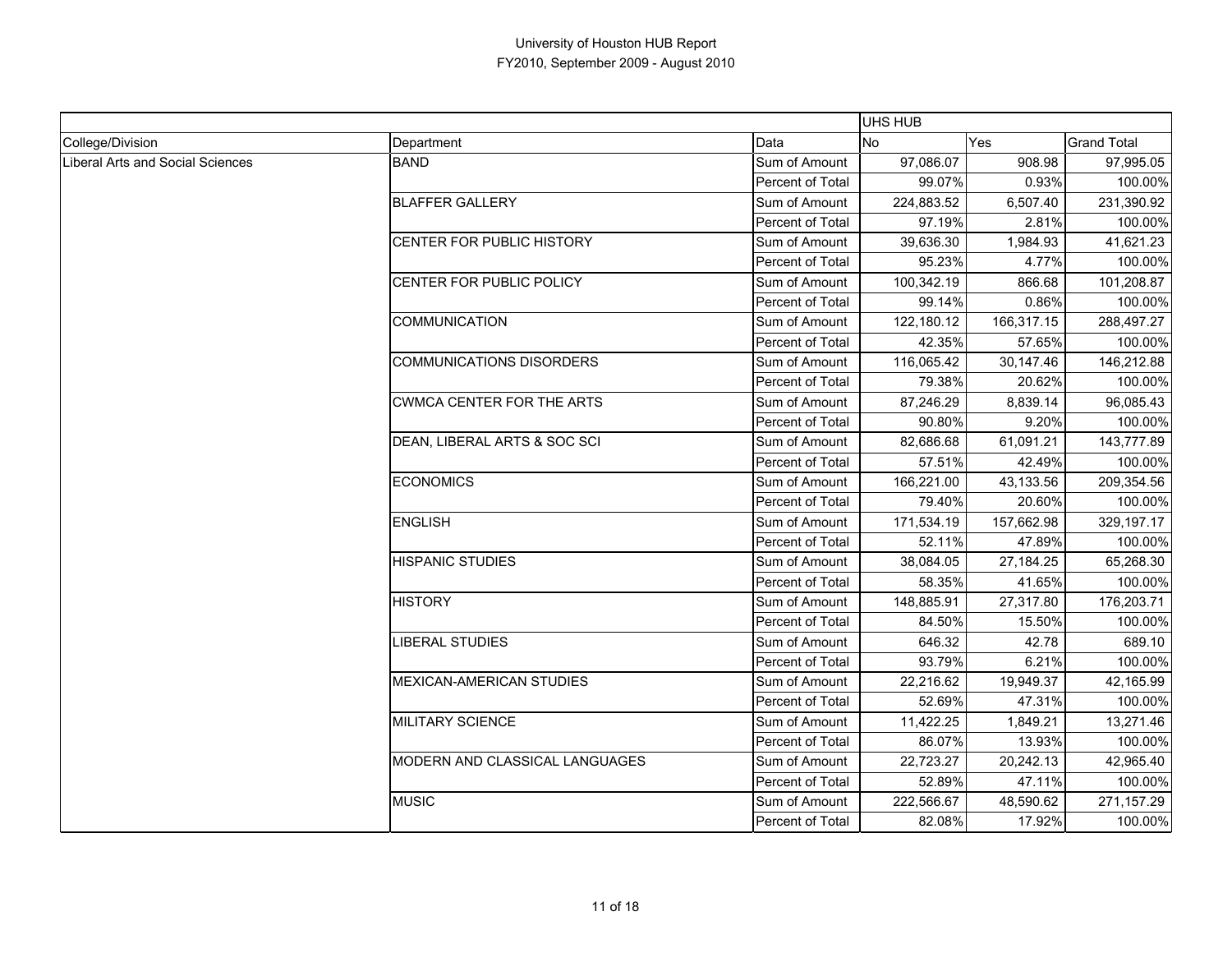|                                                   |                                            |                         | <b>UHS HUB</b> |            |                    |
|---------------------------------------------------|--------------------------------------------|-------------------------|----------------|------------|--------------------|
| College/Division                                  | Department                                 | Data                    | No.            | Yes        | <b>Grand Total</b> |
| Liberal Arts and Social Sciences                  | <b>PHILOSOPHY</b>                          | Sum of Amount           | 4,352.24       | 149.19     | 4,501.43           |
|                                                   |                                            | Percent of Total        | 96.69%         | 3.31%      | 100.00%            |
|                                                   | POLITICAL SCIENCE                          | Sum of Amount           | 37,151.97      | 37,420.30  | 74,572.27          |
|                                                   |                                            | <b>Percent of Total</b> | 49.82%         | 50.18%     | 100.00%            |
|                                                   | <b>PSYCHOLOGY</b>                          | Sum of Amount           | 298,733.44     | 95,130.36  | 393,863.80         |
|                                                   |                                            | Percent of Total        | 75.85%         | 24.15%     | 100.00%            |
|                                                   | PUBLIC ADMINISTRATION PROGRAM              | Sum of Amount           | 2,668.64       |            | 2,668.64           |
|                                                   |                                            | Percent of Total        | 100.00%        | 0.00%      | 100.00%            |
|                                                   | <b>RELIGIOUS STUDIES</b>                   | Sum of Amount           | 1,495.09       | 580.32     | 2,075.41           |
|                                                   |                                            | Percent of Total        | 72.04%         | 27.96%     | 100.00%            |
|                                                   | SOCIOLOGY                                  | Sum of Amount           | 12,284.83      | 22,500.07  | 34,784.90          |
|                                                   |                                            | Percent of Total        | 35.32%         | 64.68%     | 100.00%            |
|                                                   | <b>THEATRE</b>                             | Sum of Amount           | 278,364.66     | 25,567.41  | 303,932.07         |
|                                                   |                                            | Percent of Total        | 91.59%         | 8.41%      | 100.00%            |
|                                                   | <b>WOMEN'S STUDIES PROGRAM</b>             | Sum of Amount           | 21,456.86      | 3,343.88   | 24,800.74          |
|                                                   |                                            | Percent of Total        | 86.52%         | 13.48%     | 100.00%            |
|                                                   | <b>WRITING CENTER</b>                      | Sum of Amount           | 15,155.28      | 6,286.71   | 21,441.99          |
|                                                   |                                            | Percent of Total        | 70.68%         | 29.32%     | 100.00%            |
| Liberal Arts and Social Sciences Sum of Amount    |                                            |                         | 3,096,933.24   | 907,329.30 | 4,004,262.54       |
| Liberal Arts and Social Sciences Percent of Total |                                            |                         | 77.34%         | 22.66%     | 100.00%            |
| Library                                           | UNIVERSITY LIBRARIES                       | Sum of Amount           | 8,354,051.45   | 807,281.37 | 9,161,332.82       |
|                                                   |                                            | Percent of Total        | 91.19%         | 8.81%      | 100.00%            |
| Library Sum of Amount                             |                                            |                         | 8,354,051.45   | 807,281.37 | 9,161,332.82       |
| Library Percent of Total                          |                                            |                         | 91.19%         | 8.81%      | 100.00%            |
| Natural Science and Mathematics                   | <b>BIOLOGY &amp; BIOCHEMISTRY</b>          | Sum of Amount           | 1,232,133.75   | 98,787.60  | 1,330,921.35       |
|                                                   |                                            | Percent of Total        | 92.58%         | 7.42%      | 100.00%            |
|                                                   | <b>CAGE INSTITUTE</b>                      | Sum of Amount           | 34,595.24      | 1,889.97   | 36,485.21          |
|                                                   |                                            | Percent of Total        | 94.82%         | 5.18%      | 100.00%            |
|                                                   | <b>CHEMISTRY</b>                           | Sum of Amount           | 1,863,013.59   | 330,438.58 | 2,193,452.17       |
|                                                   |                                            | Percent of Total        | 84.94%         | 15.06%     | 100.00%            |
|                                                   | <b>COMPUTER SCIENCE</b>                    | Sum of Amount           | 186,261.13     | 75,426.72  | 261,687.85         |
|                                                   |                                            | Percent of Total        | 71.18%         | 28.82%     | 100.00%            |
|                                                   | CTR FOR NUCLEAR RECEPTORS & CELL SIGNALING | Sum of Amount           | 1,205,740.41   | 80,170.83  | 1,285,911.24       |
|                                                   |                                            | Percent of Total        | 93.77%         | 6.23%      | 100.00%            |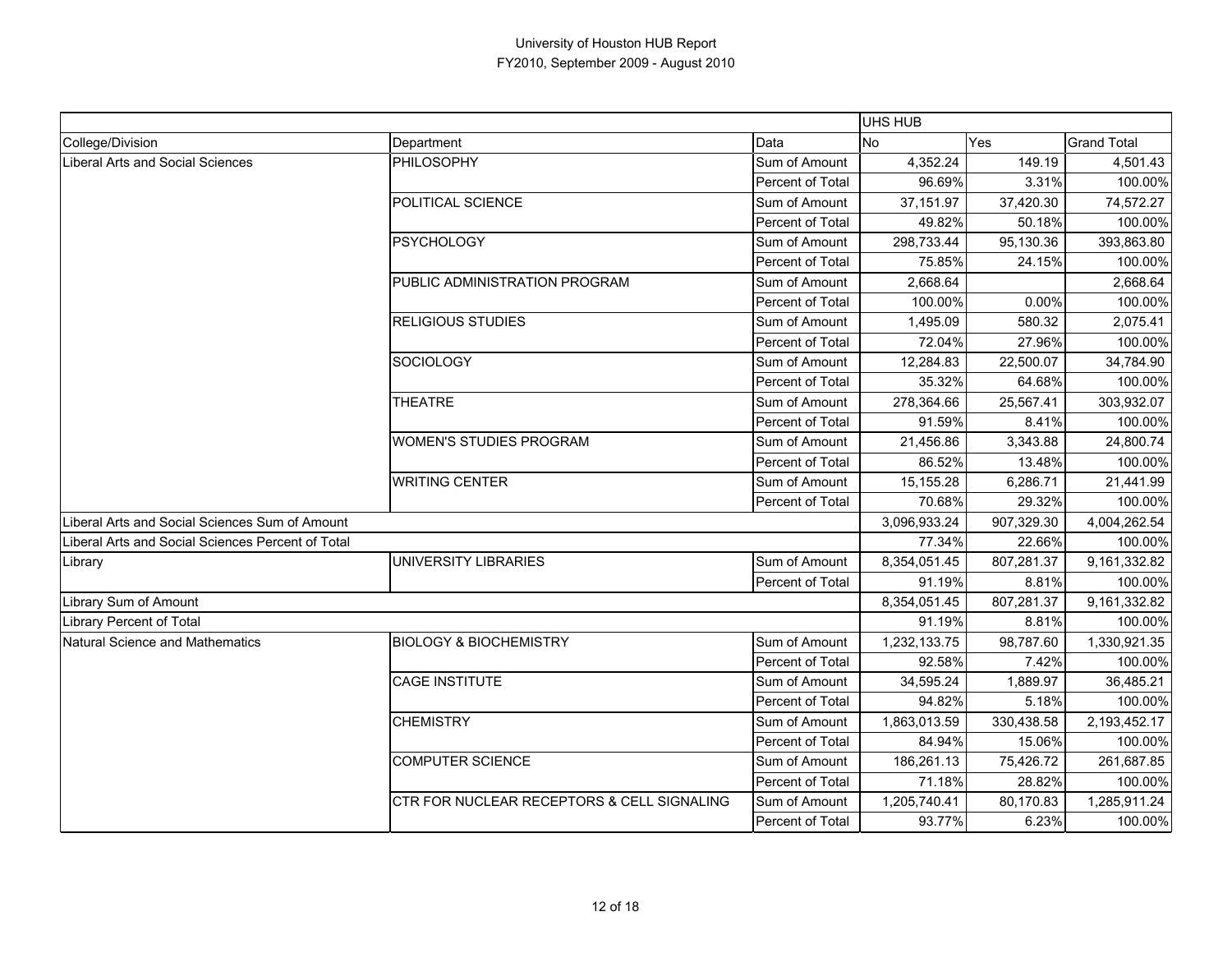|                                                  |                                           |                  | <b>UHS HUB</b> |              |                    |
|--------------------------------------------------|-------------------------------------------|------------------|----------------|--------------|--------------------|
| College/Division                                 | Department                                | Data             | <b>No</b>      | Yes          | <b>Grand Total</b> |
| Natural Science and Mathematics                  | DEAN, NATURAL SCIENCE & MATHE             | Sum of Amount    | 252,341.84     | 269,850.83   | 522,192.67         |
|                                                  |                                           | Percent of Total | 48.32%         | 51.68%       | 100.00%            |
|                                                  | EARTH AND ATMOSPHERIC SCIENCES            | Sum of Amount    | 1,770,526.09   | 266,210.78   | 2,036,736.87       |
|                                                  |                                           | Percent of Total | 86.93%         | 13.07%       | 100.00%            |
|                                                  | <b>IMAQS</b>                              | Sum of Amount    | 165,305.65     | 5,605.70     | 170,911.35         |
|                                                  |                                           | Percent of Total | 96.72%         | 3.28%        | 100.00%            |
|                                                  | INST FOR THEORETICAL & ENG SCI            | Sum of Amount    | 1,949.37       |              | 1,949.37           |
|                                                  |                                           | Percent of Total | 100.00%        | 0.00%        | 100.00%            |
|                                                  | <b>INSTITUTE FOR NANOENERGY</b>           | Sum of Amount    | 7,492.98       | 75.35        | 7,568.33           |
|                                                  |                                           | Percent of Total | 99.00%         | 1.00%        | 100.00%            |
|                                                  | <b>MATHEMATICS</b>                        | Sum of Amount    | 457,612.16     | 62,629.55    | 520,241.71         |
|                                                  |                                           | Percent of Total | 87.96%         | 12.04%       | 100.00%            |
|                                                  | PHYSICS                                   | Sum of Amount    | 326, 157.28    | 42,480.64    | 368,637.92         |
|                                                  |                                           | Percent of Total | 88.48%         | 11.52%       | 100.00%            |
| Natural Science and Mathematics Sum of Amount    |                                           |                  | 7,503,129.49   | 1,233,566.55 | 8,736,696.04       |
| Natural Science and Mathematics Percent of Total |                                           |                  | 85.88%         | 14.12%       | 100.00%            |
| Optometry                                        | <b>DEAN, OPTOMETRY</b>                    | Sum of Amount    | 655,326.05     | 162,624.61   | 817,950.66         |
|                                                  |                                           | Percent of Total | 80.12%         | 19.88%       | 100.00%            |
|                                                  | OPT VISION SCIENCES                       | Sum of Amount    | 637,387.44     | 39,435.81    | 676,823.25         |
|                                                  |                                           | Percent of Total | 94.17%         | 5.83%        | 100.00%            |
|                                                  | OPTOMETRY CLINIC                          | Sum of Amount    | 381,304.42     | 81,216.40    | 462,520.82         |
|                                                  |                                           | Percent of Total | 82.44%         | 17.56%       | 100.00%            |
| Optometry Sum of Amount                          |                                           |                  | 1,674,017.91   | 283,276.82   | 1,957,294.73       |
| Optometry Percent of Total                       |                                           |                  | 85.53%         | 14.47%       | 100.00%            |
| Pharmacy                                         | <b>CLINICAL PHARMACY &amp; ADMINISTRA</b> | Sum of Amount    | 155,440.39     | 27,278.98    | 182,719.37         |
|                                                  |                                           | Percent of Total | 85.07%         | 14.93%       | 100.00%            |
|                                                  | <b>DEAN, PHARMACY</b>                     | Sum of Amount    | 1,123,569.82   | 201,630.40   | 1,325,200.22       |
|                                                  |                                           | Percent of Total | 84.78%         | 15.22%       | 100.00%            |
|                                                  | INSTITUTE FOR DRUG EDUCATION              | Sum of Amount    | 405.81         |              | 405.81             |
|                                                  |                                           | Percent of Total | 100.00%        | 0.00%        | 100.00%            |
|                                                  | INSTITUTE OF COMMUNITY HEALTH             | Sum of Amount    | 1,214.75       |              | 1,214.75           |
|                                                  |                                           | Percent of Total | 100.00%        | 0.00%        | 100.00%            |
|                                                  | PHARMACOLOGICAL & PHARMACEUTIC            | Sum of Amount    | 1,687,026.21   | 48,015.28    | 1,735,041.49       |
|                                                  |                                           | Percent of Total | 97.23%         | 2.77%        | 100.00%            |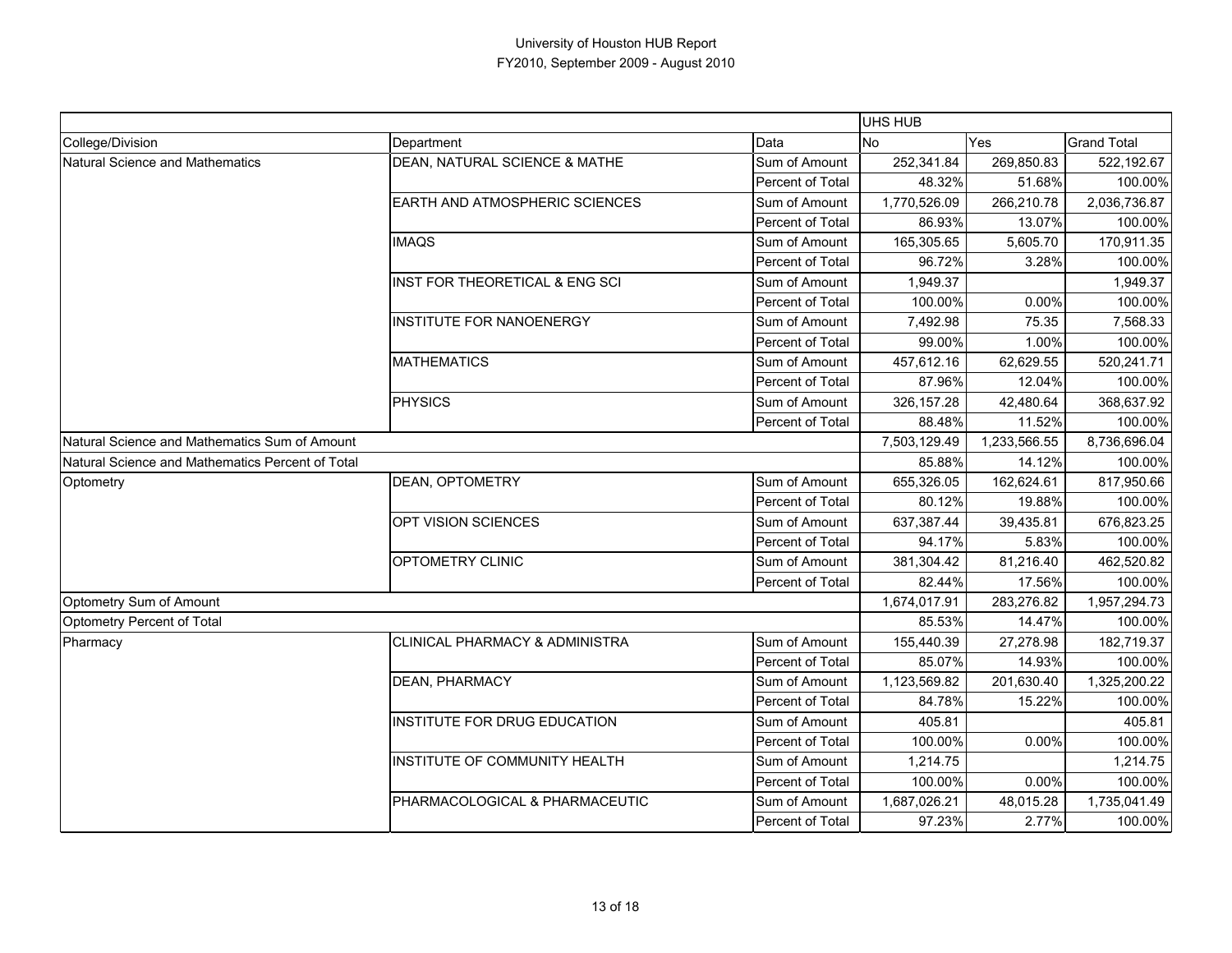|                           |                                         |                         | <b>UHS HUB</b> |              |                    |
|---------------------------|-----------------------------------------|-------------------------|----------------|--------------|--------------------|
| College/Division          | Department                              | Data                    | No             | Yes          | <b>Grand Total</b> |
| Pharmacy Sum of Amount    |                                         | 2,967,656.98            | 276,924.66     | 3,244,581.64 |                    |
| Pharmacy Percent of Total |                                         |                         | 91.47%         | 8.53%        | 100.00%            |
| Research                  | ANIMAL CARE OPERATIONS                  | Sum of Amount           | 270,059.53     | 45,022.21    | 315,081.74         |
|                           |                                         | Percent of Total        | 85.71%         | 14.29%       | 100.00%            |
|                           | CENTER FOR ADVANCED MATERIALS           | Sum of Amount           | 140,127.45     | 1,005.30     | 141,132.75         |
|                           |                                         | Percent of Total        | 99.29%         | 0.71%        | 100.00%            |
|                           | CENTER FOR MATERIALS CHEMISTRY          | Sum of Amount           | 12,373.46      | 1,525.15     | 13,898.61          |
|                           |                                         | Percent of Total        | 89.03%         | 10.97%       | 100.00%            |
|                           | CTR FOR BIOMED/ENVIRON GENOMIC          | Sum of Amount           | 223,860.33     | 64,507.83    | 288,368.16         |
|                           |                                         | Percent of Total        | 77.63%         | 22.37%       | 100.00%            |
|                           | CTR NEURO AND BIOMECH RESEARCH          | Sum of Amount           | 19,239.41      | 2,695.34     | 21,934.75          |
|                           |                                         | Percent of Total        | 87.71%         | 12.29%       | 100.00%            |
|                           | ENVIRONMENTAL INSTIT-HOUSTON            | Sum of Amount           | 3,004.79       | 3,373.00     | 6,377.79           |
|                           |                                         | Percent of Total        | 47.11%         | 52.89%       | 100.00%            |
|                           | <b>GRANTS AND CONTRACTS</b>             | Sum of Amount           | 3,808.63       | 3,355.13     | 7,163.76           |
|                           |                                         | Percent of Total        | 53.17%         | 46.83%       | 100.00%            |
|                           | <b>HOUSTON COASTAL CENTER</b>           | Sum of Amount           | 8,626.33       | 1,718.00     | 10,344.33          |
|                           |                                         | Percent of Total        | 83.39%         | 16.61%       | 100.00%            |
|                           | INSTITUTE FOR MOLECULAR DESIGN          | Sum of Amount           | 329,070.84     | 331.77       | 329,402.61         |
|                           |                                         | <b>Percent of Total</b> | 99.90%         | 0.10%        | 100.00%            |
|                           | INSTITUTE FOR SPACE SYSTEMS             | Sum of Amount           | 4,133.34       | 1,465.10     | 5,598.44           |
|                           |                                         | Percent of Total        | 73.83%         | 26.17%       | 100.00%            |
|                           | OFFICE OF TECHNOLOGY MANAGEMENT         | Sum of Amount           | 576,663.65     | 1,385.06     | 578,048.71         |
|                           |                                         | Percent of Total        | 99.76%         | 0.24%        | 100.00%            |
|                           | RESEARCH DIVISION OFFICE                | Sum of Amount           | 55,294.16      | 70,065.69    | 125,359.85         |
|                           |                                         | Percent of Total        | 44.11%         | 55.89%       | 100.00%            |
|                           | RESEARCH FINANCIAL SERVICES             | Sum of Amount           | 7,451.62       | 1,179.51     | 8,631.13           |
|                           |                                         | Percent of Total        | 86.33%         | 13.67%       | 100.00%            |
|                           | <b>RESEARCH INFORMATION CENTER</b>      | Sum of Amount           | 131,782.64     | 18,488.67    | 150,271.31         |
|                           |                                         | Percent of Total        | 87.70%         | 12.30%       | 100.00%            |
|                           | <b>RESEARCH INITIATIVES</b>             | Sum of Amount           | 23,031.44      | 441.64       | 23,473.08          |
|                           |                                         | Percent of Total        | 98.12%         | 1.88%        | 100.00%            |
|                           | RESEARCH POLICIES/COMPLIANCE/COMMITTEES | Sum of Amount           | 5,052.64       | 1,741.53     | 6,794.17           |
|                           |                                         | Percent of Total        | 74.37%         | 25.63%       | 100.00%            |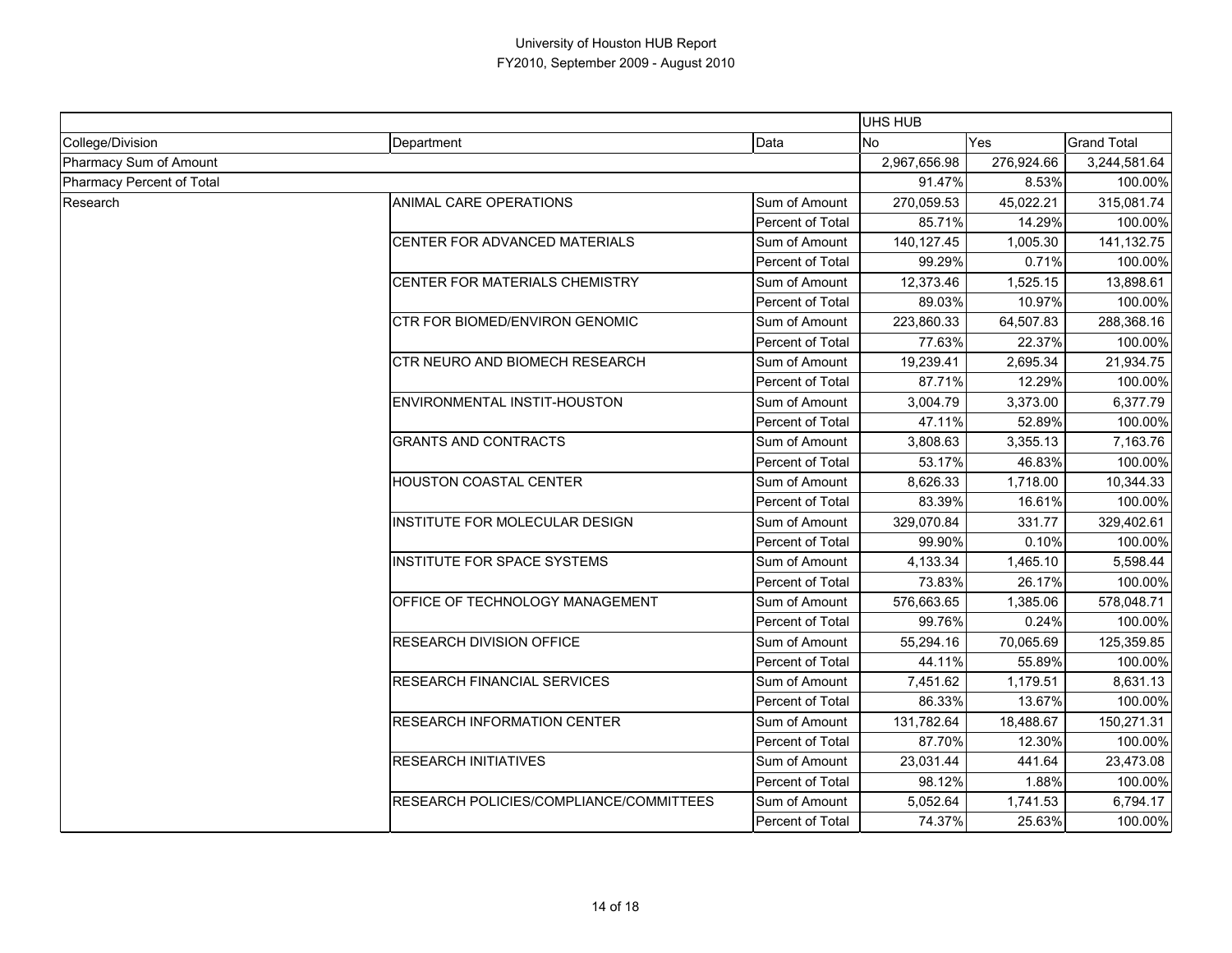|                           |                                          |                  | <b>UHS HUB</b> |            |                    |
|---------------------------|------------------------------------------|------------------|----------------|------------|--------------------|
| College/Division          | Department                               | Data             | <b>No</b>      | Yes        | <b>Grand Total</b> |
| Research                  | SPACE VACUUM EPITAXY CENTER              | Sum of Amount    | 16,314.45      |            | 16,314.45          |
|                           |                                          | Percent of Total | 100.00%        | 0.00%      | 100.00%            |
|                           | <b>SUPER CONDUCT &amp; ADV MATERIALS</b> | Sum of Amount    | 3,575.87       | 737.86     | 4,313.73           |
|                           |                                          | Percent of Total | 82.90%         | 17.10%     | 100.00%            |
|                           | <b>TIMES</b>                             | Sum of Amount    | 209,682.55     | 34,485.45  | 244,168.00         |
|                           |                                          | Percent of Total | 85.88%         | 14.12%     | 100.00%            |
|                           | TX CTR SUPERCONDUCTIVITY AT UH           | Sum of Amount    | 1,203,687.59   | 41,634.03  | 1,245,321.62       |
|                           |                                          | Percent of Total | 96.66%         | 3.34%      | 100.00%            |
|                           | TX LEARNING/COMPUTATIONAL CTR            | Sum of Amount    | 647,824.21     | 76,290.79  | 724,115.00         |
|                           |                                          | Percent of Total | 89.46%         | 10.54%     | 100.00%            |
|                           | UH ENERGY CLUSTER                        | Sum of Amount    | 293,798.86     |            | 293,798.86         |
|                           |                                          | Percent of Total | 100.00%        | 0.00%      | 100.00%            |
|                           | UH WIND CLUSTER                          | Sum of Amount    | 822.85         | 241.50     | 1,064.35           |
|                           |                                          | Percent of Total | 77.31%         | 22.69%     | 100.00%            |
|                           | <b>WIND ENERGY CENTER</b>                | Sum of Amount    | 47,643.56      | 1,999.24   | 49,642.80          |
|                           |                                          | Percent of Total | 95.97%         | 4.03%      | 100.00%            |
| Research Sum of Amount    |                                          |                  | 4,236,930.20   | 373,689.80 | 4,610,620.00       |
| Research Percent of Total |                                          | 91.90%           | 8.10%          | 100.00%    |                    |
| <b>Student Affairs</b>    | <b>CAMPUS ACTIVITIES</b>                 | Sum of Amount    | 215,677.44     | 35,304.39  | 250,981.83         |
|                           |                                          | Percent of Total | 85.93%         | 14.07%     | 100.00%            |
|                           | <b>CAMPUS RECREATION</b>                 | Sum of Amount    | 450,185.15     | 144,858.27 | 595,043.42         |
|                           |                                          | Percent of Total | 75.66%         | 24.34%     | 100.00%            |
|                           | CENTER FOR STUDENTS W/DISABILITIES       | Sum of Amount    | 543,525.80     | 5,586.47   | 549,112.27         |
|                           |                                          | Percent of Total | 98.98%         | 1.02%      | 100.00%            |
|                           | CHILD CARE CENTER                        | Sum of Amount    | 151,538.60     | 23,287.21  | 174,825.81         |
|                           |                                          | Percent of Total | 86.68%         | 13.32%     | 100.00%            |
|                           | COUNSELING AND PSYCH SVCS                | Sum of Amount    | 38,196.01      | 11,222.71  | 49,418.72          |
|                           |                                          | Percent of Total | 77.29%         | 22.71%     | 100.00%            |
|                           | <b>DEAN OF STUDENTS</b>                  | Sum of Amount    | 33,197.88      | 6,062.52   | 39,260.40          |
|                           |                                          | Percent of Total | 84.56%         | 15.44%     | 100.00%            |
|                           | INT'L STUDENT & SCHOLAR SERVICES         | Sum of Amount    | 52,074.90      | 6,202.81   | 58,277.71          |
|                           |                                          | Percent of Total | 89.36%         | 10.64%     | 100.00%            |
|                           | LEARNING AND ASSESSMENT SVCS             | Sum of Amount    | 21,846.23      | 25,394.52  | 47,240.75          |
|                           |                                          | Percent of Total | 46.24%         | 53.76%     | 100.00%            |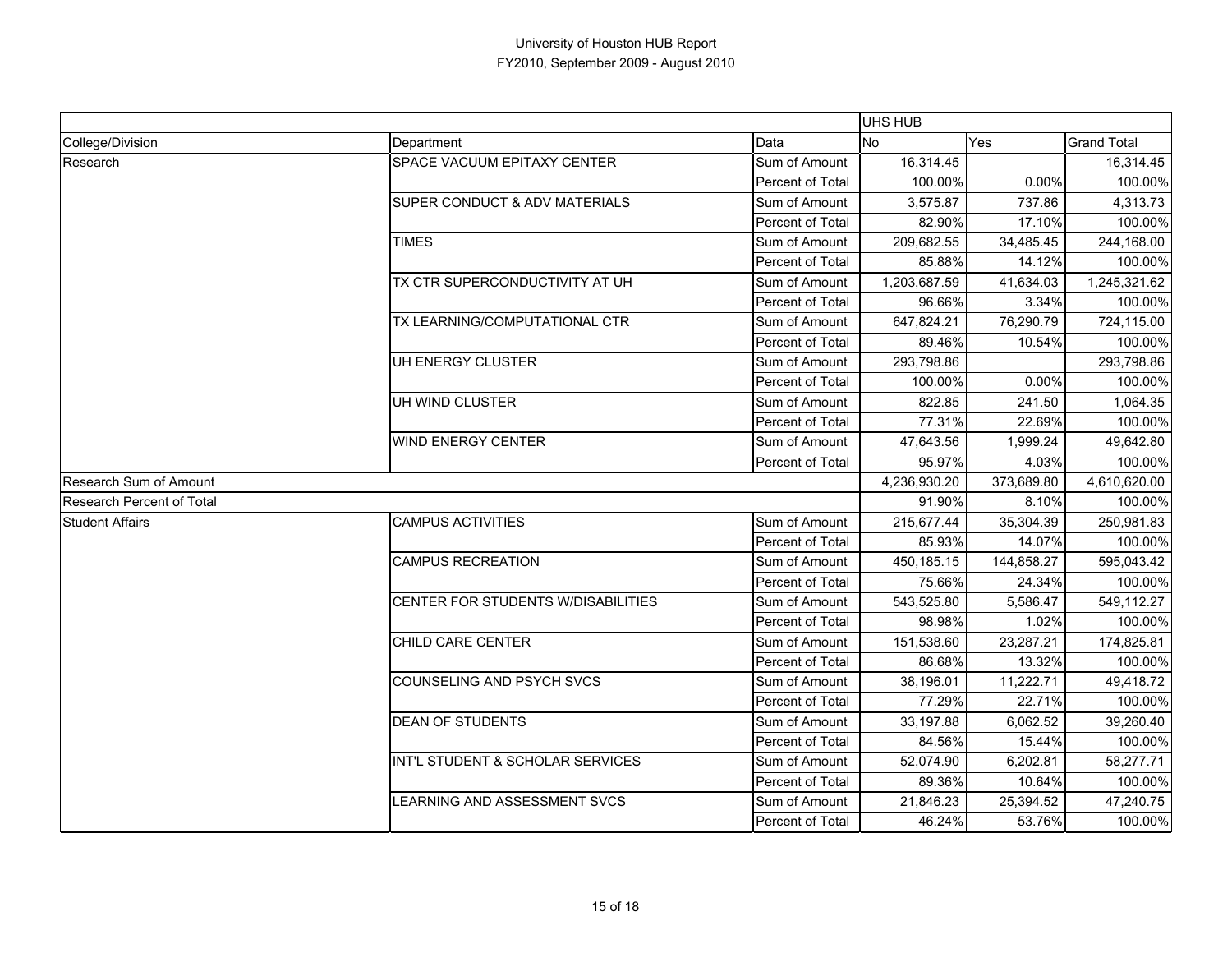|                                  |                                                                                                                                                                                                                                                       |                  | <b>UHS HUB</b> |              |                    |
|----------------------------------|-------------------------------------------------------------------------------------------------------------------------------------------------------------------------------------------------------------------------------------------------------|------------------|----------------|--------------|--------------------|
| College/Division                 | Department                                                                                                                                                                                                                                            | Data             | <b>No</b>      | Yes          | <b>Grand Total</b> |
| <b>Student Affairs</b>           | LEARNING SUPPORT SERVICES                                                                                                                                                                                                                             | Sum of Amount    | 20,255.27      | 17,072.40    | 37,327.67          |
|                                  |                                                                                                                                                                                                                                                       | Percent of Total | 54.26%         | 45.74%       | 100.00%            |
|                                  | <b>RELIGION CENTER</b>                                                                                                                                                                                                                                | Sum of Amount    | 4,303.68       | 430.94       | 4,734.62           |
|                                  |                                                                                                                                                                                                                                                       | Percent of Total | 90.90%         | 9.10%        | 100.00%            |
|                                  | <b>RESIDENTIAL LIFE &amp; HOUSING</b>                                                                                                                                                                                                                 | Sum of Amount    | 1,807,095.34   | 356,700.47   | 2,163,795.81       |
|                                  |                                                                                                                                                                                                                                                       | Percent of Total | 83.52%         | 16.48%       | 100.00%            |
|                                  | <b>STUDENT AFFAIRS</b>                                                                                                                                                                                                                                | Sum of Amount    | 118,418.82     | 28,525.33    | 146,944.15         |
|                                  |                                                                                                                                                                                                                                                       | Percent of Total | 80.59%         | 19.41%       | 100.00%            |
|                                  | STUDENT HEALTH CENTER                                                                                                                                                                                                                                 | Sum of Amount    | 283,849.23     | 193,143.48   | 476,992.71         |
|                                  |                                                                                                                                                                                                                                                       | Percent of Total | 59.51%         | 40.49%       | 100.00%            |
|                                  | <b>STUDENT PHARMACY</b><br>STUDENT PUBLICATIONS<br>UNIVERSITY CAREER SERVICES<br>UNIVERSITY CENTER<br>UNIVERSITY TESTING SERVICES<br>URBAN EXPERIENCE VPSA<br><b>VETERAN SERVICES</b><br>CENTER FOR APPLIED TECHNOLOGY<br>CENTER FOR FUTURE OF HEALTH | Sum of Amount    | 1,640.16       |              | 1,640.16           |
|                                  |                                                                                                                                                                                                                                                       | Percent of Total | 100.00%        | 0.00%        | 100.00%            |
|                                  |                                                                                                                                                                                                                                                       | Sum of Amount    | 63,142.53      | 2,015.80     | 65,158.33          |
|                                  |                                                                                                                                                                                                                                                       | Percent of Total | 96.91%         | 3.09%        | 100.00%            |
|                                  |                                                                                                                                                                                                                                                       | Sum of Amount    | 20,082.94      | 14,187.14    | 34,270.08          |
|                                  |                                                                                                                                                                                                                                                       | Percent of Total | 58.60%         | 41.40%       | 100.00%            |
|                                  |                                                                                                                                                                                                                                                       | Sum of Amount    | 665,563.21     | 93,516.86    | 759,080.07         |
|                                  |                                                                                                                                                                                                                                                       | Percent of Total | 87.68%         | 12.32%       | 100.00%            |
|                                  |                                                                                                                                                                                                                                                       | Sum of Amount    | 133,150.65     | 19,034.72    | 152,185.37         |
|                                  |                                                                                                                                                                                                                                                       | Percent of Total | 87.49%         | 12.51%       | 100.00%            |
|                                  |                                                                                                                                                                                                                                                       | Sum of Amount    | 2,697.79       | 19,073.60    | 21,771.39          |
|                                  |                                                                                                                                                                                                                                                       | Percent of Total | 12.39%         | 87.61%       | 100.00%            |
|                                  |                                                                                                                                                                                                                                                       | Sum of Amount    | 9,855.51       | 8,232.18     | 18,087.69          |
|                                  |                                                                                                                                                                                                                                                       | Percent of Total | 54.49%         | 45.51%       | 100.00%            |
| Student Affairs Sum of Amount    |                                                                                                                                                                                                                                                       |                  | 4,636,297.14   | 1,009,851.82 | 5,646,148.96       |
| Student Affairs Percent of Total |                                                                                                                                                                                                                                                       |                  | 82.11%         | 17.89%       | 100.00%            |
| Technology                       |                                                                                                                                                                                                                                                       | Sum of Amount    | 16,586.02      | 586.80       | 17,172.82          |
|                                  |                                                                                                                                                                                                                                                       | Percent of Total | 96.58%         | 3.42%        | 100.00%            |
|                                  |                                                                                                                                                                                                                                                       | Sum of Amount    | 24,070.36      |              | 24,070.36          |
|                                  |                                                                                                                                                                                                                                                       | Percent of Total | 100.00%        | 0.00%        | 100.00%            |
|                                  | CENTER FOR LIFE SCIENCES TECH                                                                                                                                                                                                                         | Sum of Amount    | 126,864.54     | 36,639.32    | 163,503.86         |
|                                  |                                                                                                                                                                                                                                                       | Percent of Total | 77.59%         | 22.41%       | 100.00%            |
|                                  | CENTER FOR TECHNOLOGY LITERACY                                                                                                                                                                                                                        | Sum of Amount    | 48,808.94      | 3,802.01     | 52,610.95          |
|                                  |                                                                                                                                                                                                                                                       | Percent of Total | 92.77%         | 7.23%        | 100.00%            |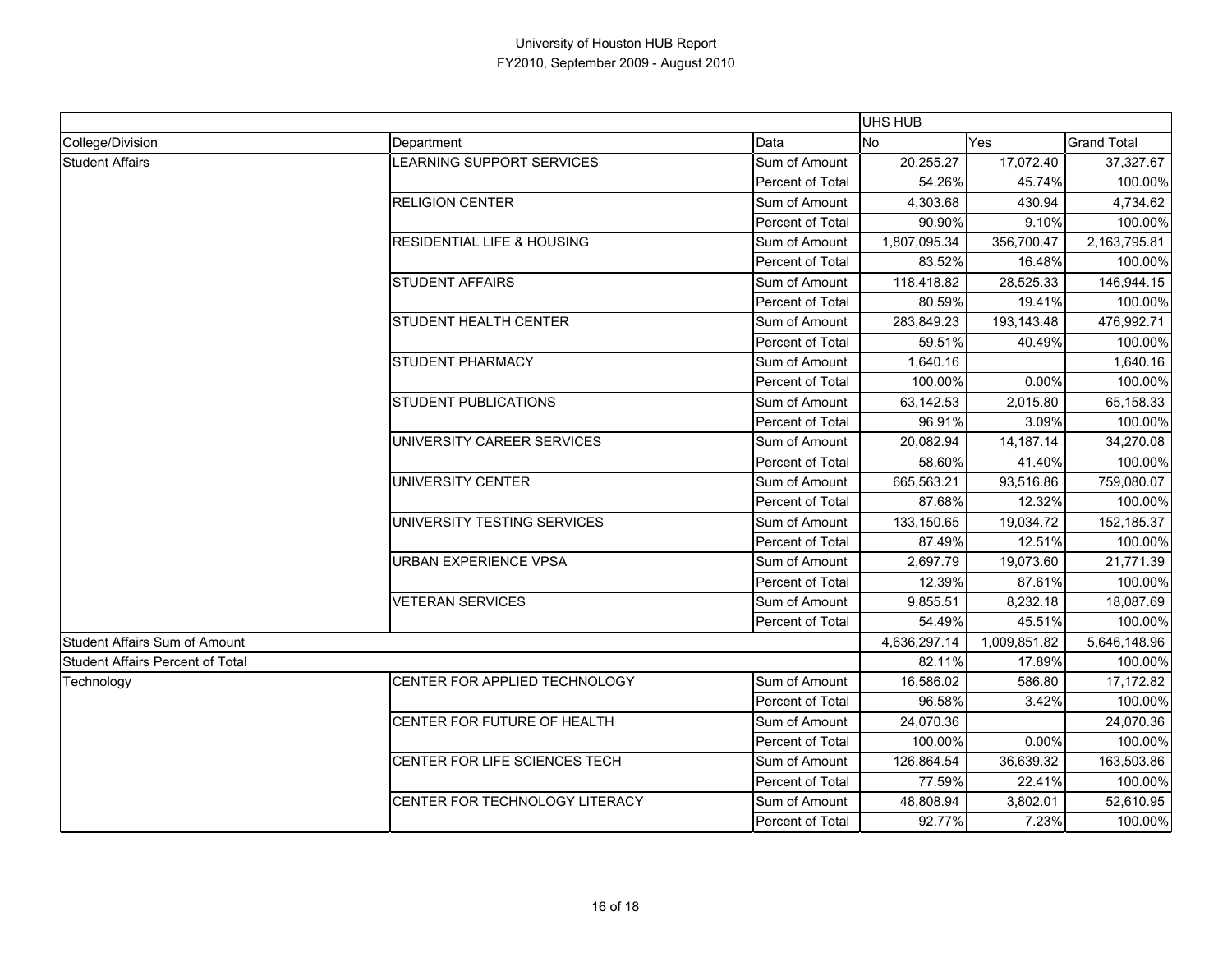|                                    |                                         |                  | UHS HUB      |            |                    |
|------------------------------------|-----------------------------------------|------------------|--------------|------------|--------------------|
| College/Division                   | Department                              | Data             | No.          | Yes        | <b>Grand Total</b> |
| Technology                         | DEAN, TECHNOLOGY                        | Sum of Amount    | 301,966.79   | 290,150.49 | 592,117.28         |
|                                    |                                         | Percent of Total | 51.00%       | 49.00%     | 100.00%            |
|                                    | <b>ENGINEERING TECHNOLOGY</b>           | Sum of Amount    | 197.586.98   | 17,844.60  | 215,431.58         |
|                                    |                                         | Percent of Total | 91.72%       | 8.28%      | 100.00%            |
|                                    | HUMAN DEVELOP AND CONSUMER SCI          | Sum of Amount    | 99,656.92    | 44,012.78  | 143,669.70         |
|                                    |                                         | Percent of Total | 69.37%       | 30.63%     | 100.00%            |
|                                    | <b>INFORMATION &amp; LOGISTICS TECH</b> | Sum of Amount    | 148,562.93   | 106,246.48 | 254,809.41         |
|                                    |                                         | Percent of Total | 58.30%       | 41.70%     | 100.00%            |
|                                    | <b>TMAC</b>                             | Sum of Amount    | 55,311.79    | 1,295.99   | 56,607.78          |
|                                    |                                         | Percent of Total | 97.71%       | 2.29%      | 100.00%            |
| Technology Sum of Amount           |                                         |                  | 1,019,415.27 | 500,578.47 | 1,519,993.74       |
| <b>Technology Percent of Total</b> |                                         |                  | 67.07%       | 32.93%     | 100.00%            |
| <b>University Advancement</b>      | <b>ADVANCEMENT INFORMATION SVCS</b>     | Sum of Amount    | 56,022.17    | 96,345.53  | 152,367.70         |
|                                    |                                         | Percent of Total | 36.77%       | 63.23%     | 100.00%            |
|                                    | <b>ANNUAL GIVING</b>                    | Sum of Amount    | 495,185.19   | 2,939.73   | 498,124.92         |
|                                    |                                         | Percent of Total | 99.41%       | 0.59%      | 100.00%            |
|                                    | <b>CREATIVE SERVICES</b>                | Sum of Amount    | 1,155.16     | 2,050.41   | 3,205.57           |
|                                    |                                         | Percent of Total | 36.04%       | 63.96%     | 100.00%            |
|                                    | <b>DEVELOPMENT</b>                      | Sum of Amount    | 62,998.73    | 18,857.28  | 81,856.01          |
|                                    |                                         | Percent of Total | 76.96%       | 23.04%     | 100.00%            |
|                                    | DEVELOPMENT RESEARCH                    | Sum of Amount    | 46,171.21    |            | 46,171.21          |
|                                    |                                         | Percent of Total | 100.00%      | 0.00%      | 100.00%            |
|                                    | <b>DONOR &amp; ALUMNI RECORDS</b>       | Sum of Amount    | 29,916.47    | 3,531.09   | 33,447.56          |
|                                    |                                         | Percent of Total | 89.44%       | 10.56%     | 100.00%            |
|                                    | <b>MARKETING</b>                        | Sum of Amount    | 581,115.33   | 78,388.95  | 659,504.28         |
|                                    |                                         | Percent of Total | 88.11%       | 11.89%     | 100.00%            |
|                                    | OFFICE OF SPECIAL EVENTS                | Sum of Amount    | 266,027.20   | 56,209.81  | 322,237.01         |
|                                    |                                         | Percent of Total | 82.56%       | 17.44%     | 100.00%            |
|                                    | PLANNED GIVING                          | Sum of Amount    | 93,214.79    | 318.21     | 93,533.00          |
|                                    |                                         | Percent of Total | 99.66%       | 0.34%      | 100.00%            |
|                                    | UNIVERSITY ADVANCEMENT                  | Sum of Amount    | 216,118.07   | 12,654.91  | 228,772.98         |
|                                    |                                         | Percent of Total | 94.47%       | 5.53%      | 100.00%            |
|                                    | UNIVERSITY ADVANCEMENT SUPPORT          | Sum of Amount    | 11,126.12    | 638.32     | 11,764.44          |
|                                    |                                         | Percent of Total | 94.57%       | 5.43%      | 100.00%            |